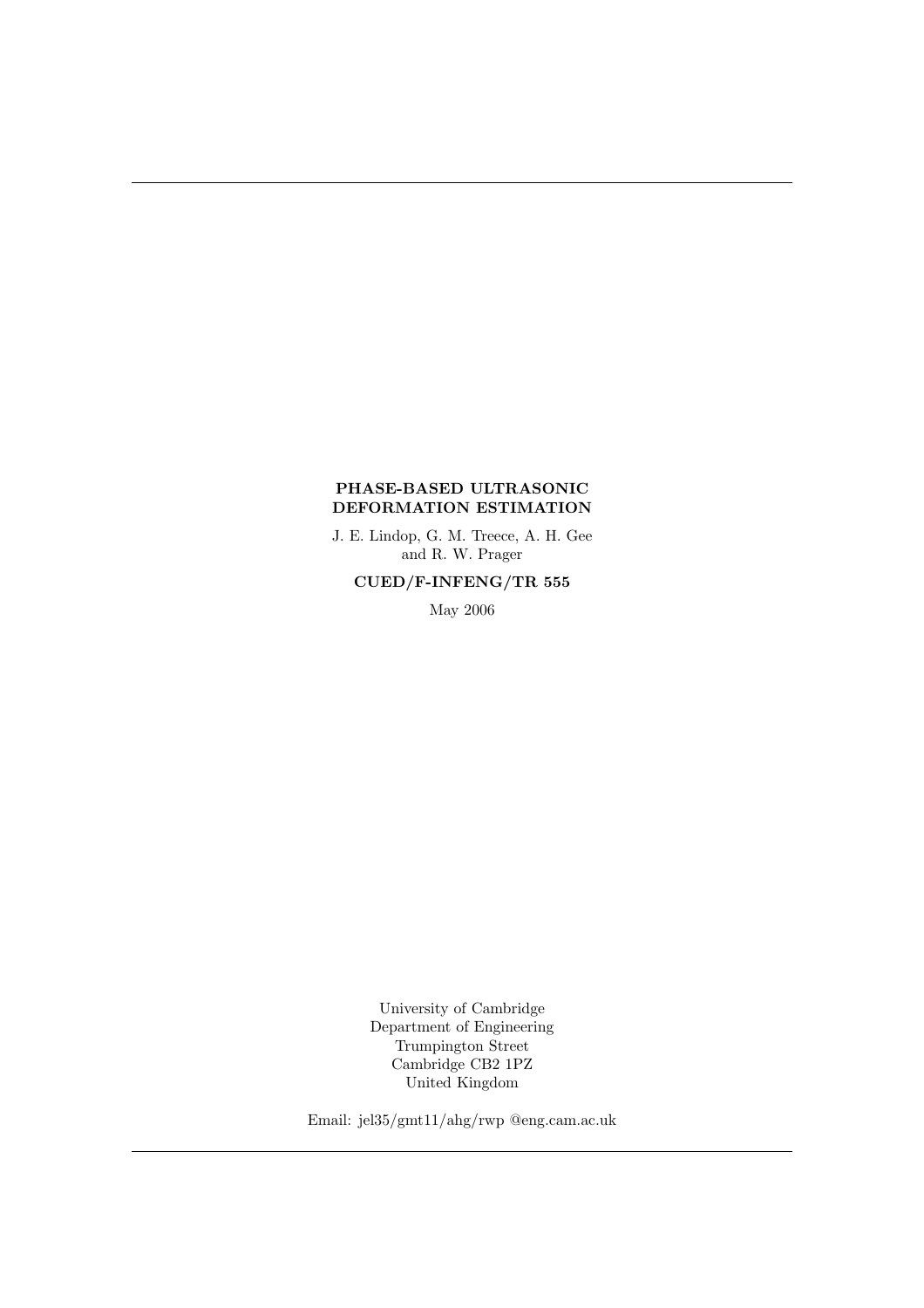# PHASE-BASED ULTRASONIC DEFORMATION ESTIMATION

Joel E. Lindop, Graham M. Treece, Andrew H. Gee and Richard W. Prager

University of Cambridge Department of Engineering Trumpington Street Cambridge CB2 1PZ

### Abstract

Deformation estimation is the foundation of emerging techniques that image the mechanical properties of soft tissues. We present theoretical analysis and experimental results for an investigation of phase-based ultrasonic deformation estimation. Numerous phase-based algorithm variants are tested quantitatively on simulated RF data from uniform scatterer fields, subject to a range of uniform strain deformations. Particular attention is paid to a new algorithm using Weighted Phase Separation, the performance of which is demonstrated in application to in vivo freehand strain imaging. The results support the theory that underlies the new algorithm, and more generally highlight the factors that should be considered in the design of high performance deformation estimators for practical applications.

# 1 Introduction

Ultrasonic imaging of tissue mechanical properties is a growing field in which there are many competing approaches. The majority of schemes require high accuracy estimation of the small deformations that occur between successive frames in an ultrasound scan, although a smaller set of alternatives work in conjunction with conventional Doppler motion estimation [7, 11]. Most systems employ a conventional two-dimensional ultrasound scanner, and the aim of deformation estimation is to produce an array of one- or two-dimensional displacement estimates, which may be thought of as noisy samples from the displacement field over a fine grid of locations throughout each frame. The recorded displacement estimates are sometimes displayed directly as displacement images, but it is more common to produce strain images by taking spatial derivatives of the displacement. There also exist more elaborate analyses that aim at displaying quantitative estimates of the mechanical properties of the underlying tissue. This can be tackled, for example, by solving the inverse problem for the elasticity field when deformation data has been recorded under a known static load [6]. Alternatively, elastic moduli can be estimated from a record of wavefront propagation when low frequency shear waves are transmitted through the region of interest [3].

This paper is not concerned with methods for analysing deformation data: whichever techniques become clinically important, the quality of the results from high level analysis will depend to a large degree on the accuracy of the underlying deformation estimation. Moreover, it is desirable that this estimation be performed at low computational cost. We consider the task of estimating the deformation between a pair of RF ultrasound frames acquired pre- and post-deformation. "Deformation estimation" refers to the special case of displacement estimation when displacement is a continuously varying function of location. At present, it is normal to produce each displacement estimate by positioning a window over a small section of data in the pre-deformation frame and identifying the closest matching window in the post-deformation frame. The displacement estimate is the difference between the pre- and post-deformation window positions. The task of window matching entails adjusting the post-deformation window position in order to find the optimum in a measure of signal similarity. The most commonly cited measure is the correlation coefficient, although near-identical performance has been reported from techniques employing alternative measures such as the sum of squared differences [13] and the phase of the complex cross-correlation function [4, 10]. The estimation procedure is repeated throughout a grid of locations, as above, until the displacement field has been adequately sampled.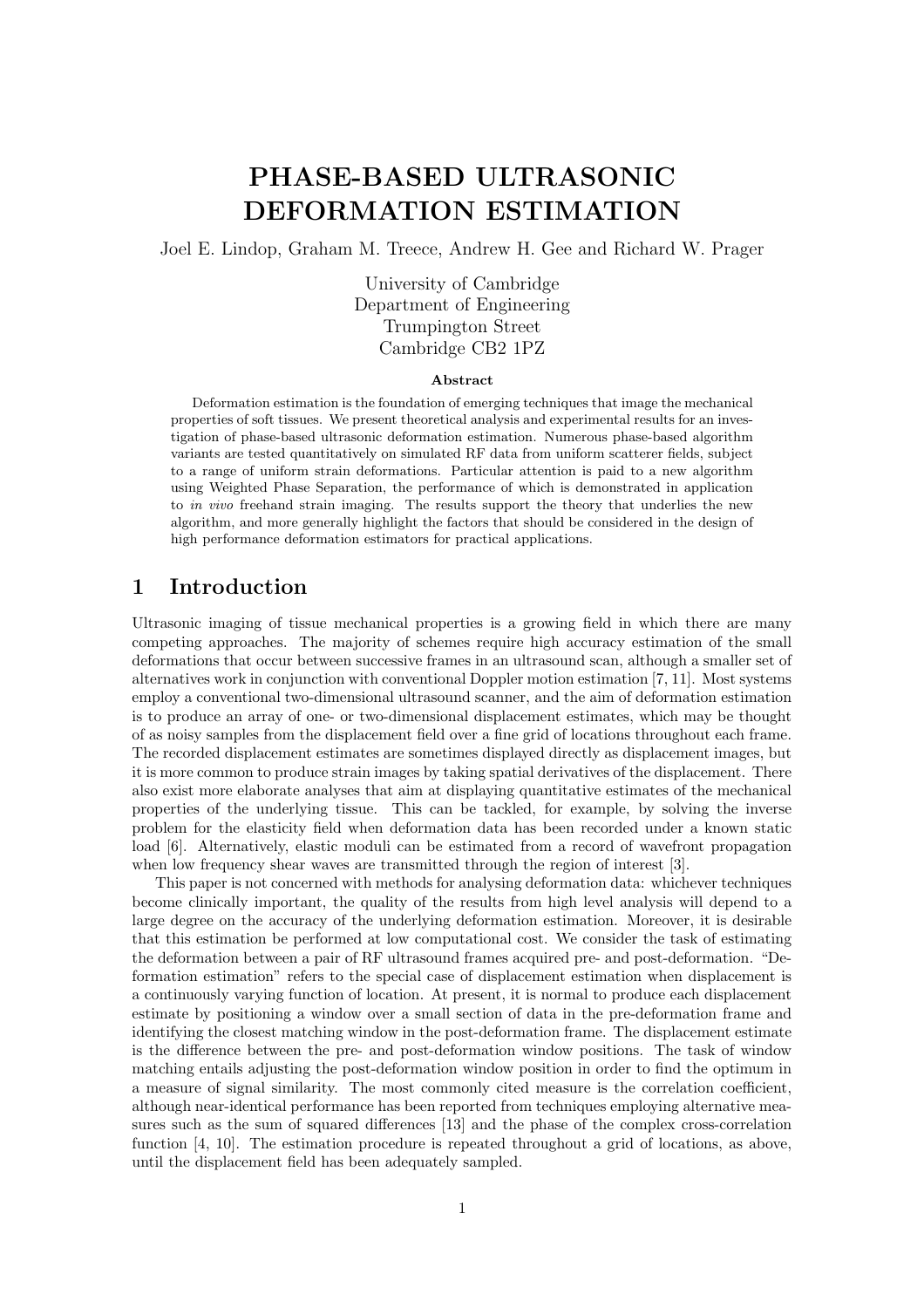The window matching approach to deformation estimation is sometimes problematic: preand post-deformation windows often match poorly, because deformation may not be negligible on the scale of the individual windows. Many techniques have been developed whereby the postdeformation signals are warped to increase the correlation between pre- and post-deformation windows. These are often termed "adaptive" strain estimators. The simplest adaptive method is to apply a uniform stretch to the post-deformation signal, aiming to reverse part of the signal transformation that has actually taken place [1]. Deformation data from adaptive strain estimators are measurably less noisy than standard displacement estimation, but the improvement is accompanied by a considerable increase in computational cost.

We have recently noted, however, that traditional window matching approaches can be enhanced. Since finite length windows are required to produce displacement estimates with low noise, the accuracy of the data can be improved by estimating the location at which the displacement estimate is valid. Thus, each deformation datum consists of an estimate of the displacement location in addition to the displacement itself. In past systems, it was implicitly assumed that the location is the window centre, which results in an "amplitude modulation" artefact with the RF signal amplitude modulating the strain image. For this reason, our location estimation technique is termed Amplitude Modulation Correction (AMC). We have demonstrated that AMC yields better performance at lower computational cost than adaptive strain estimation [9].

AMC can be implemented particularly easily in conjunction with phase-based displacement estimators. In the light of this result, the paper in hand presents further analysis of phase-based deformation estimation. Both theoretical and empirical methods are employed for the derivation and assessment of new phase-based deformation estimators. In particular, we introduce a new family of highly versatile algorithms referred to as Weighted Phase Separation (WPS<sup>1</sup>). It is shown that the WPS framework can reproduce the performance of conventional phase-based methods, but WPS can also be adapted when different properties are required. The analysis in this report considers deformation estimation in the axial direction only, reflecting the fact that axial deformation is usually most important: the accuracy is superior because RF ultrasound signals have far lower lateral and elevational bandwidth, and in many elasticity imaging schemes the largest deformations actually occur axially. The WPS algorithm is validated by demonstration with in vivo freehand strain imaging. Furthermore, it has previously been shown that phase-based methods can be adapted for displacement estimation in other directions [4], so it is likely that the findings of this study can be developed in the future for multi-dimensional deformation estimation.

## 2 Theory

This section presents theoretical analysis of phase-based deformation estimators. It begins by reviewing Amplitude Modulation Correction (AMC): the accuracy of the deformation data is increased by estimating the location at which each displacement estimate is valid (for a full introduction see [9]). We consider the case when AMC is applied to conventional algorithms, where matching post-deformation windows are found by locating the zero crossings in the phase of the complex cross-correlation function. Later we introduce Weighted Phase Separation (WPS), which is partly motivated by the simplicity of adding AMC. In general, WPS is a framework in which the expected importance of different signal portions can be incorporated in the deformation estimator by an arbitrary selection of weightings, so as to maximise accuracy. The weighting strategy can be adjusted to reflect any theoretical or empirical experience. We present analysis to justify simple weighting strategies linked to signal amplitude and signal phase, which are employed in later experiments for an initial validation of the WPS concept.

<sup>1</sup>WPS is the subject of UK patent application GB 0610172.9.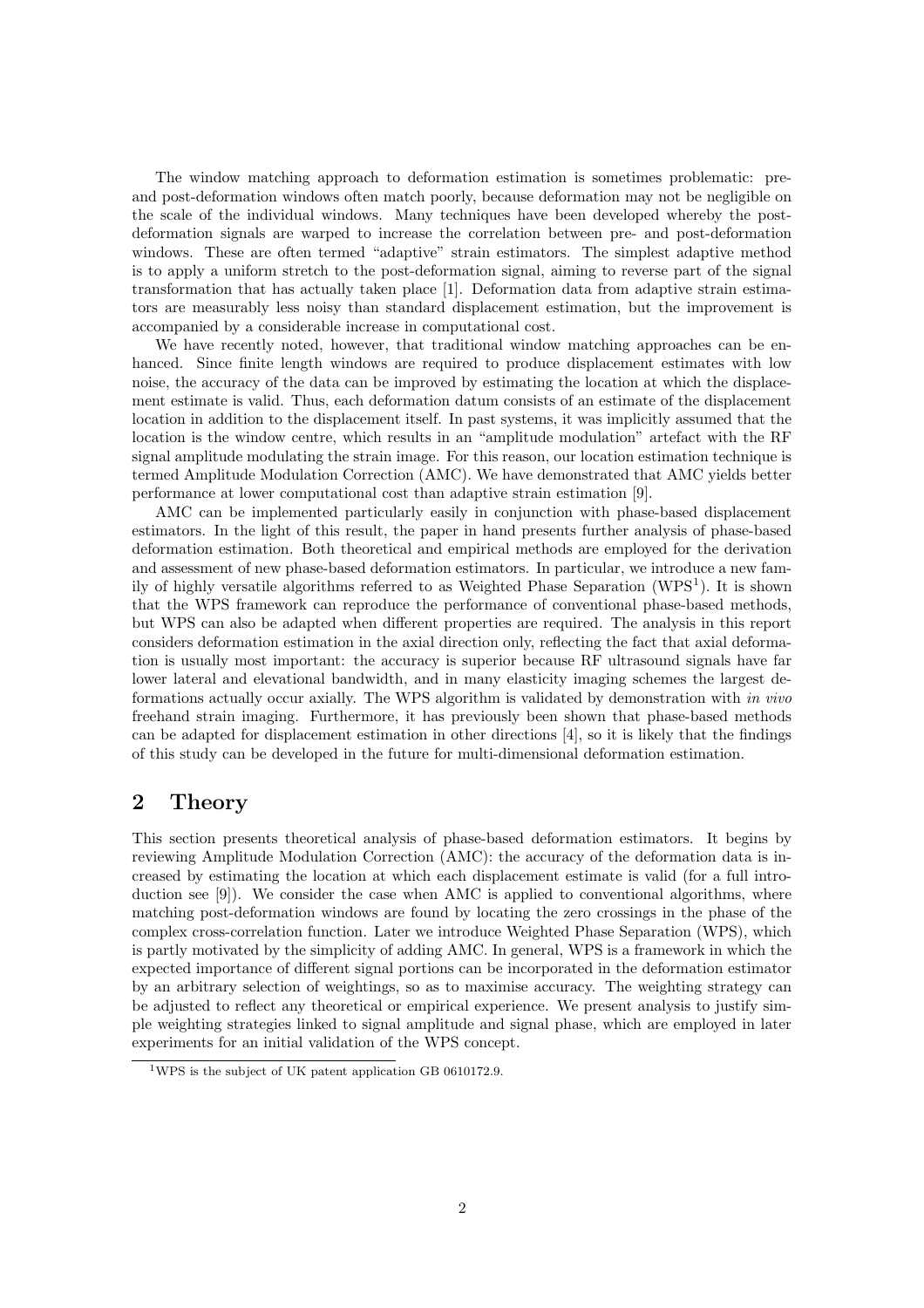Throughout this paper we consider a signal model that offers a high level of generality.

$$
a_1(t) = a_{r1}(t) + ja_{i1}(t) = s_1(t)e^{j\phi_{s1}(t)}
$$
\n(1a)

$$
= f(t)e^{j\phi(t)} + n_1(t)e^{j\phi_{n_1}(t)}
$$
\n(1b)

$$
a_2(t + d(t)) = a_{r2}(t + d(t)) + ja_{i2}(t + d(t)) = s_2(t + d(t))e^{j\phi_{s2}(t + d(t))}
$$
\n(1c)

$$
= f(t)e^{j\phi(t)} + n_2(t)e^{j\phi_{n_2}(t)} \tag{1d}
$$

 $a_1(t)$  and  $a_2(t)$  are analytic representations of pre- and post-deformation RF signals with real and imaginary parts as indicated. They can alternatively be expressed in phasor notation with envelopes  $s_1(t)$  and  $s_2(t)$  and phases  $\phi_{s1}(t)$  and  $\phi_{s2}(t)$ . Equations 1b and 1d encapsulate the relationship that is exploited for deformation estimation. Both signals contain a common signal,  $f(t)e^{j\phi(t)}$ , which undergoes an arbitrary stretch,  $t \to t+d(t)$ , caused by the movement of scatterers in the underlying tissue. To a varying extent the common signal is masked by noise signals  $n_1(t)$ and  $n_2(t)$  which encompass all signal components not pertaining to the common signal. These include electrical noise, changes to scatterer interference patterns and decorrelation due to off-axis movement.

### 2.1 Location estimation with conventional algorithms

For each window, AMC entails estimating the location at which the displacement estimate is valid. This is necessary unless the strain is zero, because a range of displacements are present in any finite length window. One might imagine that windows could be made very small in order to avoid this ambiguity, effectively measuring point displacements, but the size of errors in the displacement estimates is inversely related to the window length, so the overall level of estimation noise would increase.

In general, a suitable implementation of AMC for any particular algorithm is found by analysing the properties of the displacement estimator to derive the following form of approximation.

$$
\hat{d}_n \simeq \frac{\sum_{t=n\Delta t}^{n\Delta t+T} W(t) d(t)}{\sum_{t=n\Delta t}^{n\Delta t+T} W(t)} \tag{2}
$$

The displacement estimate for window n is  $\hat{d}_n$ ; t is axial distance measured in number of samples  $(t = 0$  is the surface of the probe);  $\Delta t$  is the shift in starting position between consecutive analysis windows moving down the pre-deformation A-line; T is the window length;  $d(t)$  is the actual displacement of tissue at pre-deformation position t; and  $W(t)$  is approximately the weighting of data at that position. The distribution of weightings over the length of the window modulates the location at which  $d_n$  is most likely to correspond to the underlying tissue displacement, *i.e.*, amplitude modulation. Note that in general, however, the weightings may depend not only on amplitude but on all signal properties. It is often reasonable to assume that the strain,  $s$ , is uniform over the length of the window, *i.e.*,  $d(t) = \alpha + st$ . In this case, we define  $\tau_n$  as the location at which  $\hat{d}_n$  is most likely to correspond to the actual common signal displacement, *i.e.*,  $\hat{d}_n = \alpha + s\tau_n$ . An estimate,  $\hat{\tau}_n$ , is produced by substituting these expressions into Equation 2.

$$
\hat{\tau}_n = \frac{\sum_{t=n\Delta t}^{n\Delta t+T} W(t)t}{\sum_{t=n\Delta t}^{n\Delta t+T} W(t)} \tag{3}
$$

The accuracy of the location estimate depends on  $(1)$  the validity of the uniform strain assumption<sup>2</sup> and (2) the accuracy of the weighted-sum approximation in Equation 2. The analysis for determining the weightings depends on the properties of the displacement estimator. Using our signal

<sup>&</sup>lt;sup>2</sup>In some cases it is more accurate to approximate the spatial variation of  $d(t)$  with a higher order polynomial. A similar procedure can be applied to estimate the polynomial coefficients from a set of weightings and displacement estimates from a group of neighbouring windows.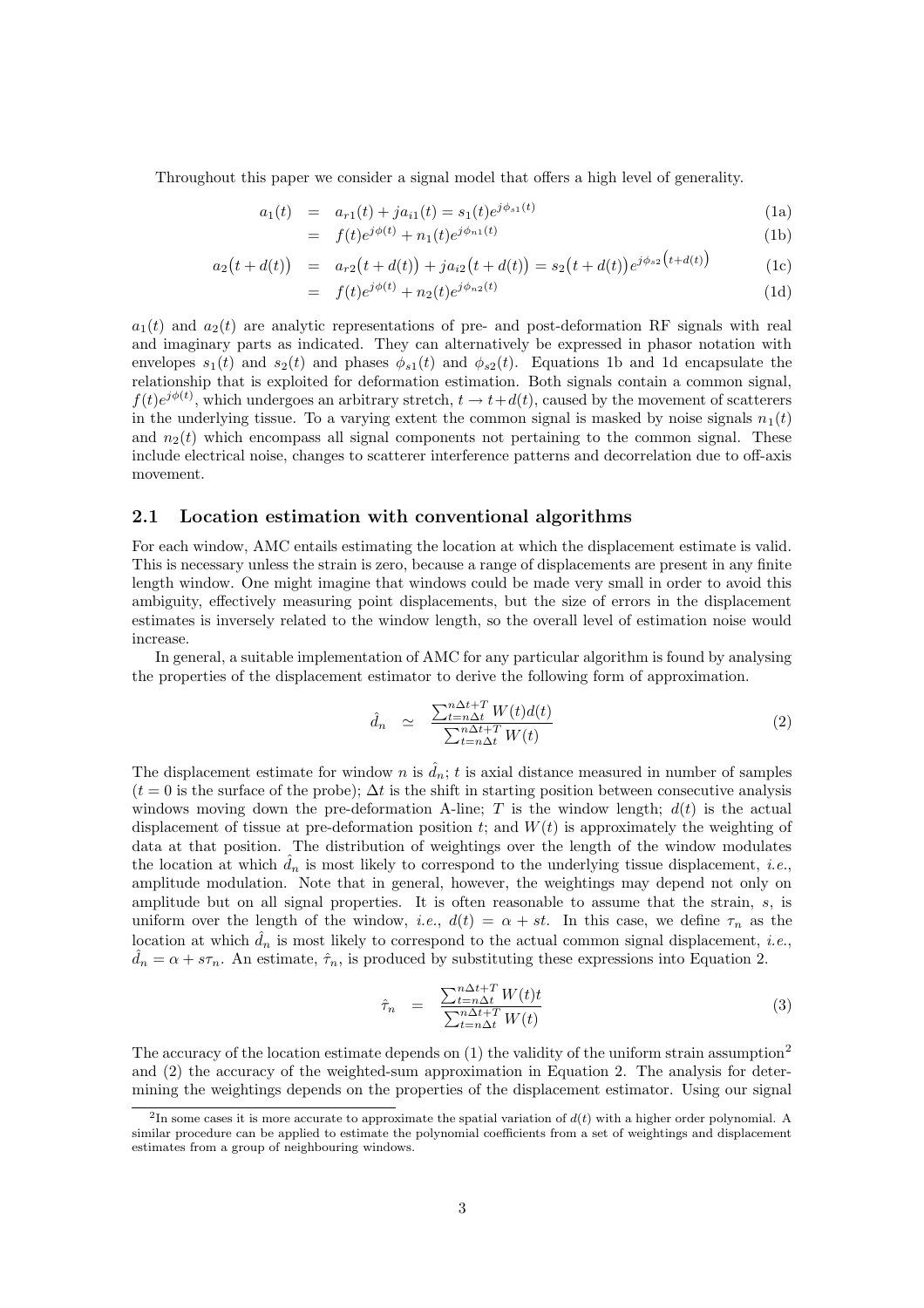model from Equation 1, we will review the derivation of weightings for conventional phase-based displacement estimators [9].

At window n with trial displacement  $\tilde{d}_k$ , the cross-correlation function,  $\langle a_1, a_2 \rangle$ , and its phase, Φ, are as follows.

$$
\langle a_1, a_2 \rangle \left( n \Delta t, \tilde{d}_k \right) = \sum_{t=n\Delta t}^{n\Delta t + T} a_1^*(t) a_2 \left( t + \tilde{d}_k \right) \tag{4a}
$$

$$
\Phi\left(n\Delta t, \tilde{d}_k\right) = \angle\langle a_1, a_2\rangle \left(n\Delta t, \tilde{d}_k\right) \tag{4b}
$$

The displacement estimate,  $\hat{d}_n$ , is the displacement at which  $\Phi$  is zero.

$$
\Phi\left(n\Delta t, \hat{d}_n\right) = 0\tag{5}
$$

To simplify the following analysis we introduce  $t_2(t, \tilde{d}_k)$ . This expresses the pre-deformation location of the signal component with which data at t is compared under trial displacement  $\tilde{d}_k$ . The same symbol is also used in conjunction with displacement estimates, *i.e.*,  $t_2(t, d_n)$ . In other words, the point in the common signal that was at location  $t_2$  before the deformation translates to  $t_2 + d(t_2)$  in the post-deformation signal, and this is the location that gets compared with t in the pre-deformation signal.

$$
t_2 + d(t_2) \triangleq t + \tilde{d}_k \tag{6}
$$

Consider the terms of the cross-correlation function.

$$
\langle a_1, a_2 \rangle \left( n \Delta t, \tilde{d}_k \right) = \sum_{t=n \Delta t}^{n \Delta t + T} \left\{ f(t) f(t_2) e^{j(\phi(t_2) - \phi(t))} + f(t) n_2(t_2) e^{j(\phi_{n_2}(t_2) - \phi(t))} + n_1(t) f(t_2) e^{j(\phi(t_2) - \phi_{n_1}(t))} + n_1(t) n_2(t_2) e^{j(\phi_{n_2}(t_2) - \phi_{n_1}(t))} \right\}
$$
(7)

The terms divide into two categories.  $\rho_d$  contains terms associated with signal stretching and  $\rho_s$ contains the noise terms.

$$
\langle a_1, a_2 \rangle \left( n \Delta t, \tilde{d}_k \right) = \rho_d \left( n \Delta t, \tilde{d}_k \right) + \rho_s \left( n \Delta t, \tilde{d}_k \right) \tag{8a}
$$

where 
$$
\rho_d\left(n\Delta t, \tilde{d}_k\right) = \sum_{t=n\Delta t}^{n\Delta t+T} f(t)f(t_2)e^{j(\phi(t_2)-\phi(t))}
$$
 (8b)

and 
$$
\rho_s \left( n \Delta t, \tilde{d}_k \right) = \sum_{t=n\Delta t}^{n\Delta t + T} \left\{ f(t) n_2(t_2) e^{j(\phi_{n2}(t_2) - \phi(t))} + n_1(t) f(t_2) e^{j(\phi(t_2) - \phi_{n1}(t))} + n_1(t) n_2(t_2) e^{j(\phi_{n2}(t_2) - \phi_{n1}(t))} \right\}
$$
 (8c)

Every term in  $\rho_s$  is a sum over the product of signals that are generally uncorrelated, so unless T is very small these tend to cancel out. Thus, unless the common signal is very weak,  $\rho_d$  is usually the major constituent of the cross-correlation function. For an insight into the mechanism of displacement estimation by cross-correlation function phase methods, we briefly consider the case when  $\rho_s \ll \rho_d$ , so noise terms are neglected. The phase zero condition from Equation 5 implies that the cross-correlation function has no imaginary part at the match.

$$
\Im\left\{\rho_d\left(n\Delta t,\hat{d}_n\right)\right\} = 0 \qquad \Rightarrow \qquad \sum_{t=n\Delta t}^{n\Delta t+T} f(t)f(t_2)\sin\left(\phi(t_2) - \phi(t)\right) = 0 \tag{9}
$$

A further approximation can be made for typical window lengths and strains. The small angle approximation applies so long as  $sT \ll \lambda$  ( $\lambda$  denotes the ultrasonic wavelength at the centre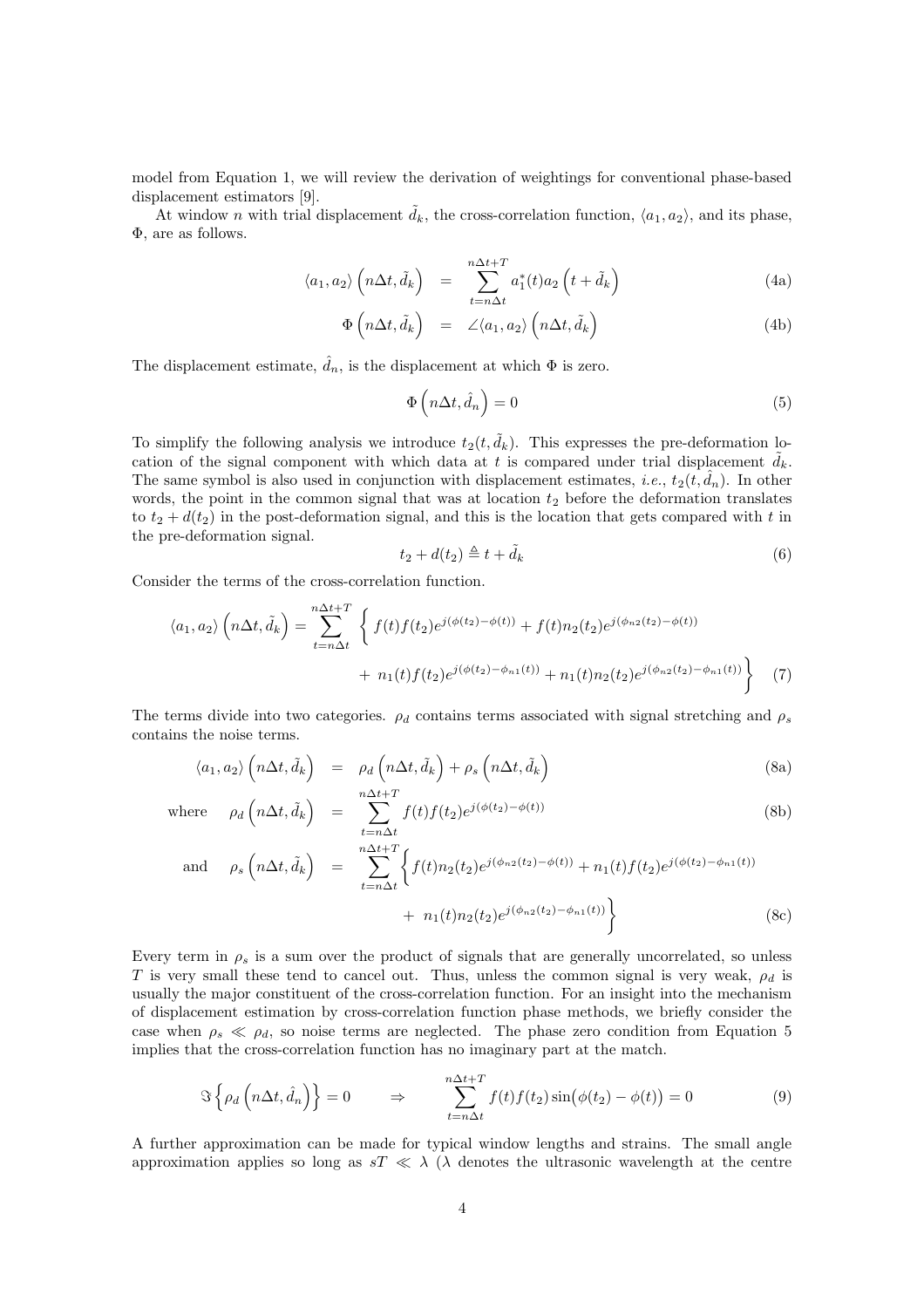frequency).

$$
\sum_{t=n\Delta t}^{n\Delta t+T} f(t)f(t_2)\big(\phi(t_2) - \phi(t)\big) \quad \simeq \quad 0 \tag{10}
$$

A more illuminating form is produced when we define the local mean frequency,  $\bar{\omega}(t,t_2)$ , and substitute from Equation 6 for  $t_2 - t$  [9].

$$
\bar{\omega}(t, t_2) \triangleq \frac{\phi(t_2) - \phi(t)}{t_2 - t}
$$
\n(11a)

$$
t_2 - t = \hat{d}_n - d(t_2) \simeq \hat{d}_n - d(t)
$$
\n(11b)

This leads to an alternative expression for the relationship in Equation 10.

$$
\sum_{t=n\Delta t}^{n\Delta t+T} f(t)f(t_2)\bar{\omega}(t,t_2)\left(\hat{d}_n - d(t)\right) \simeq 0 \tag{12}
$$

Rearrangement yields an expression for  $\hat{d}_n$ .

$$
\hat{d}_n \simeq \frac{\sum_{t=n\Delta t}^{n\Delta t+T} f(t)f(t_2)\bar{\omega}(t,t_2)d(t)}{\sum_{t=n\Delta t}^{n\Delta t+T} f(t)f(t_2)\bar{\omega}(t,t_2)}
$$
(13)

The approximation in Equation 13 has the required form for AMC, cf., Equation 2. The weightings are  $W(t) = f(t)f(t_2)\bar{\omega}(t_1, t_2)$ . These weightings can be evaluated with moderate accuracy. It is difficult to estimate  $\bar{\omega}(t,t_2)$  because both pre- and post-deformation noise signals have a large impact on the recorded frequency perturbations, but a reasonable estimate is made simply by assuming that  $\bar{\omega}(t,t_2)$  is equal to the centre frequency, which is constant at least on the scale of the window length. In practice, this means that  $\hat{\tau}_n$  is estimated assuming  $W(t) = f(t)f(t_2)$ , where the signal envelope product,  $s_1(t)s_2(t + \hat{d}_n)$ , is taken as an estimate for  $f(t)f(t_2)$ .

### 2.2 Weighted Phase Separation

Following the analysis in Section 2.1, it seems evident that signal phase separation could be considered as a standalone displacement estimator, without recourse to the cross-correlation function. Pre- and post-deformation points must be aligned to within  $\lambda/2$  to avoid phase wrapping ambiguity. When this is the case, the phase separation of the common signal is equal to the local alignment error scaled by the local frequency, as expressed in Equation 11. At alignment  $\tilde{d}_k$ , a point-wise displacement estimate  $\hat{d}(t, \tilde{d}_k)$  can be evaluated by subtracting the estimated alignment error.

$$
\hat{d}\left(t,\tilde{d}_k\right) = \tilde{d}_k + \frac{\hat{\phi}(t) - \hat{\phi}(t_2)}{\hat{\omega}(t,t_2)}\tag{14}
$$

 $\hat{\phi}(t)$  and  $\hat{\phi}(t_2)$  are estimates of the common signal phase at the pre- and post-deformation points, and  $\hat{\omega}(t,t_2)$  is an estimate of  $\bar{\omega}(t,t_2)$ . Again, in this report we will assume a constant value for  $\hat{\omega}(t,t_2)$ , replacing it with the nominal probe centre frequency,  $\omega_0$ . Deviations in the centre frequency introduce bias in the point-wise estimates, but this bias will be eliminated later in the analysis. As for estimating the phase separation,  $\hat{\phi}(t)-\hat{\phi}(t_2)$ , there may be scope for sophisticated adaptive filtering approaches for removing the noise signals, but in this investigation we simply record the phase of the overall signal.

$$
\hat{\phi}(t) = \arg a_1(t) = \phi_{s1}(t) \tag{15a}
$$

$$
\hat{\phi}(t_2) = \arg a_2 \left( t + \tilde{d}_k \right) = \phi_{s2} \left( t + \tilde{d}_k \right) \tag{15b}
$$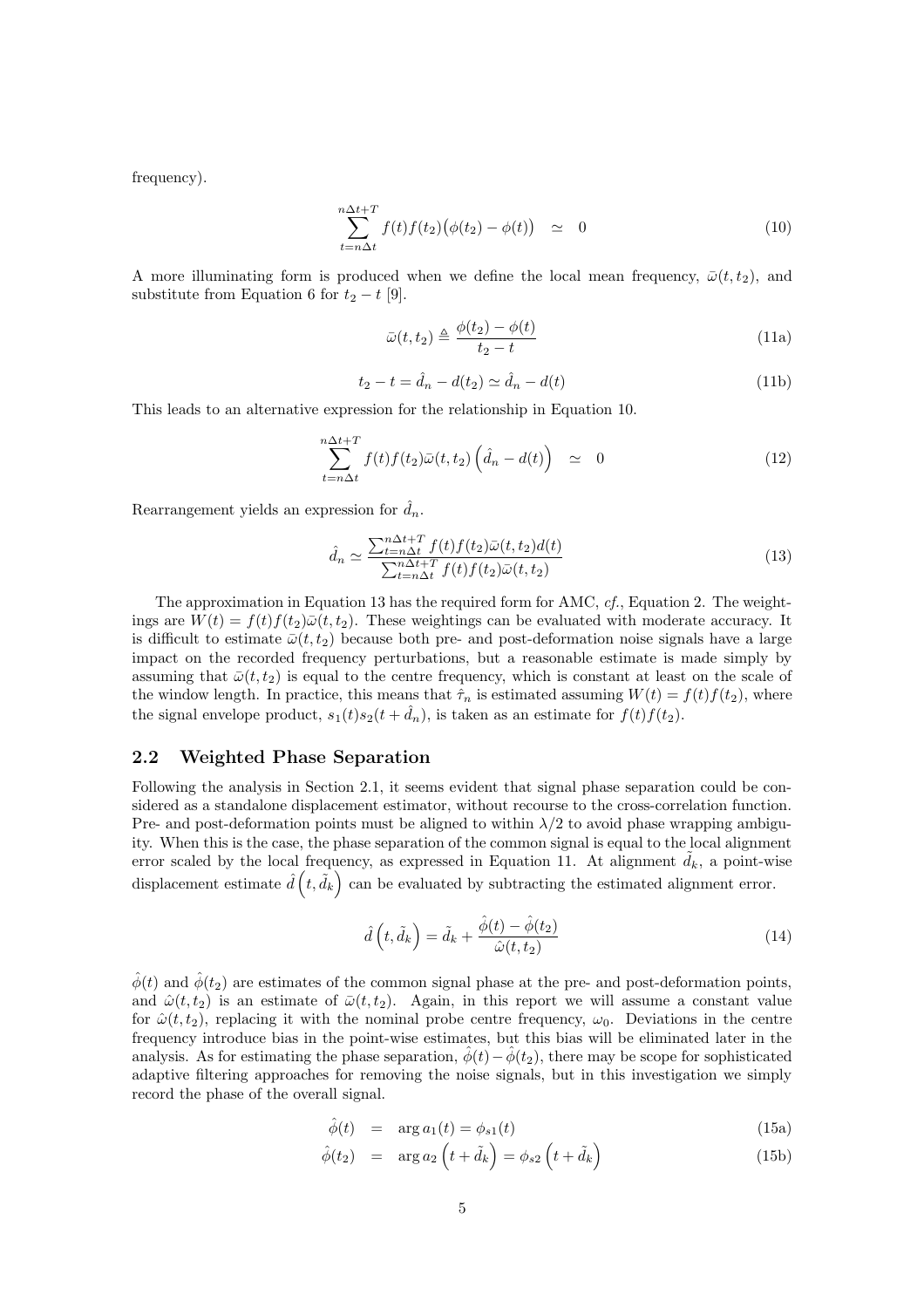Recall that the overall phase of an analytic signal can readily be evaluated in the range  $[-\pi, +\pi]$ by taking the inverse tangent of the ratio of its real and imaginary parts.

$$
\phi_s(t) = \arg a(t) = \tan^{-1} \left( \frac{a_i(t)}{a_r(t)} \right) \tag{16}
$$

Assuming that the signals are aligned to within  $\lambda/2$ , one might envisage detecting the phase of the RF ultrasound signals and immediately applying Equation 14 to produce a point-wise displacement estimate at every sample. However, this approach would suffer from extremely high noise. Firstly, when only a single sample is used there is no chance for noise terms to cancel out, so the level of estimation noise is inevitably higher than for estimates on a coarser scale. Secondly, the alignment needs to be iteratively corrected to reduce the level of noise, since the approximation in Equation 11b is accurate only for closely aligned signals. Furthermore, the size of errors introduced by frequency perturbations is proportional to the alignment error. Intuitively it seems sensible to use each point-wise displacement estimate as a new alignment, iteratively refining the estimate. However, the alignment could actually become poorer if the point-wise estimates are noisy.

A more robust approach refines the alignment across a wider region (a window) by taking a weighted average of point-wise estimates.

$$
\hat{d}(t, \tilde{d}_k) = \tilde{d}_k + \frac{\phi_{s1}(t) - \phi_{s2}(t + \tilde{d}_k)}{\omega_0} \tag{17a}
$$

$$
\tilde{d}_{k+1} = \frac{\sum_{t=n\Delta t}^{n\Delta t+T} W(t)\hat{d}(t, \tilde{d}_k)}{\sum_{t=n\Delta t}^{n\Delta t+T} W(t)}
$$
\n(17b)

$$
= \tilde{d}_k + \frac{\sum_{t=n\Delta t}^{n\Delta t+T} W(t) \left( \phi_{s1}(t) - \phi_{s2}(t + \tilde{d}_k) \right)}{\omega_0 \sum_{t=n\Delta t}^{n\Delta t+T} W(t)} \tag{17c}
$$

Each point-wise estimate at alignment  $\tilde{d}_k$  follows Equation 17a. The weighted sum in Equation 17c is used for iterative realignment. With each iteration the points are better aligned so the estimates are more accurate. Eventually the alignment will converge on an optimum for the window.

$$
\tilde{d}_k = \hat{d}_n \qquad \Rightarrow \qquad \tilde{d}_{k+1} = \tilde{d}_k \tag{18}
$$

In practice, iterations cease when a convergence criterion is satisfied. Thereafter it may be desirable to refine the point alignments further by proceeding with more stages of analysis using shorter windows for the weighted averaging. Alternatively, the optimal alignment,  $\hat{d}_n$ , may itself be recorded as a robust displacement estimate. This type of algorithm, called Weighted Phase Separation (WPS), is the principal subject of our investigation.

It should be noted that when convergence occurs, the error in  $\omega_0$  no longer causes bias, because the final sum of weighted phase separations is zero. Notice also that by explicitly employing weightings for displacement estimation, WPS becomes an ideal target for AMC.

The weightings,  $W(t)$ , can be adjusted to emphasise signal portions that are of special interest. For example, a weighting of zero is implicitly applied to data outside each window. Within each window it is simplest to use uniform weightings,  $W(t) = 1$ . However, if it is possible to infer the reliability of different portions of the signals, then the most reliable portions should be weighted more heavily to reduce the overall estimation error. Section 2.3 examines the factors that need to be considered in determining a weighting strategy. Section 2.3.2 also details further observations that improve the accuracy with which effective weightings are estimated when using conventional phase-based displacement estimators.

### 2.3 Weighting selection

Here we consider weighting selection in WPS to minimise the expected mean squared error or variance of the displacement estimates. It can be shown that the overall variance of a weighted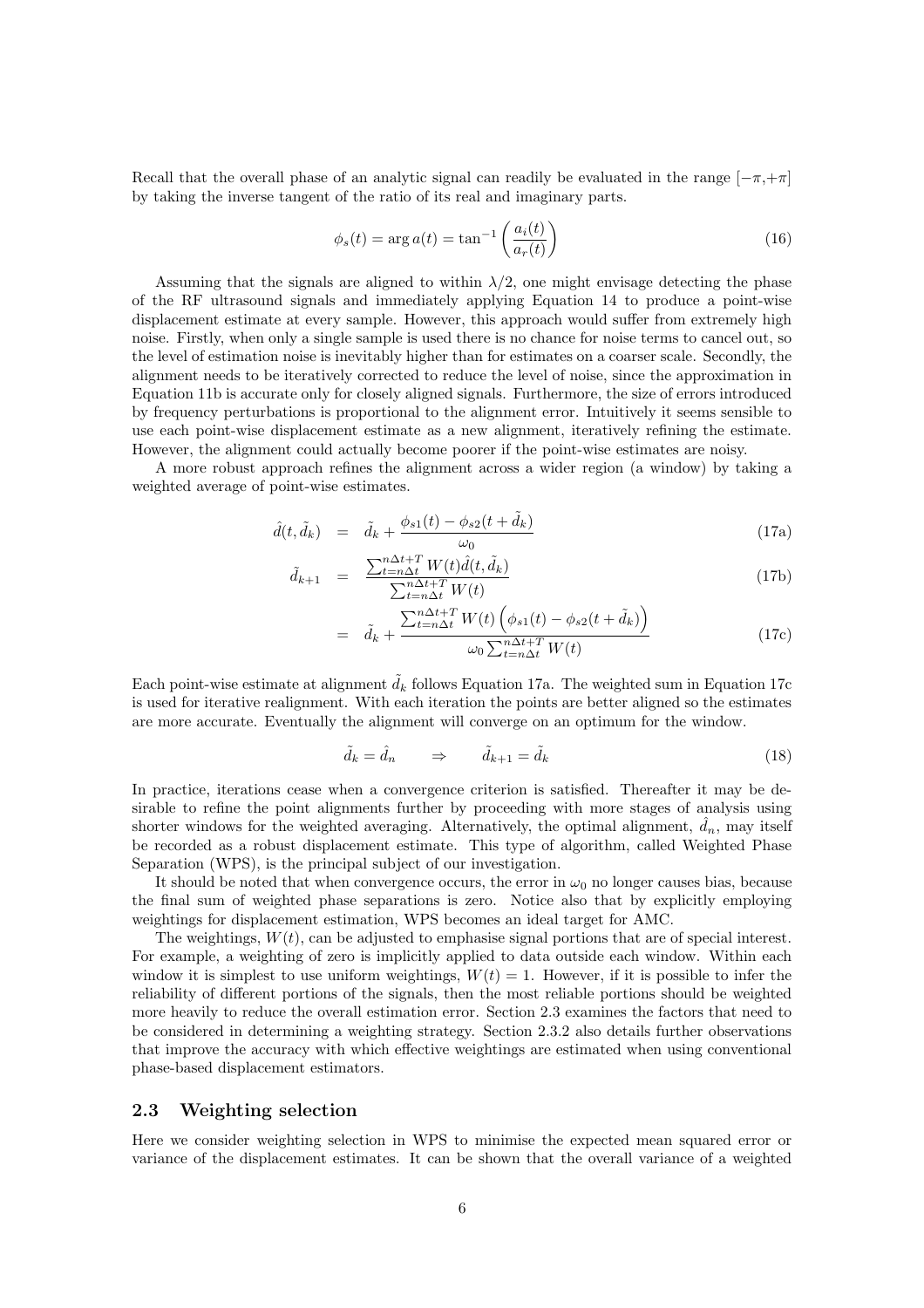sum of independent estimates is minimised by choosing weightings proportional to the reciprocal of the variance for each estimate [9]. Point-wise displacement estimates in a window are not in fact independent, so ideally the level of new information provided by each point would also affect the weighting. However, we do not pursue this sophistication in the present investigation. Weightings will be chosen inversely proportional to the estimated variance.

$$
W(t) = \hat{\sigma}_{\hat{d}}^2 (t, \tilde{d}_k)^{-1}
$$
\n(19)

To estimate the variance we consider the four sources of error in the point-wise estimates following Equation 17a.

- **Tissue-signal displacement error.** Displacement  $d(t)$  of the common signal  $f(t)e^{j\phi(t)}$  does not correspond exactly to displacement in the underlying tissue. Ultrasonic resolution is limited, so a single dominant scatterer is sometimes the primary signal source over an extended region around its actual location. The displacement in the recorded signal throughout this region is equal to the displacement of the dominant scatterer, even if the underlying tissue is subject to a high strain. Similarly, it is not possible to resolve the displacements of multiple scatterers within a single resolution cell. The effect of these phenomena in reducing the accuracy of deformation estimation certainly warrants investigation, although it will not be be covered here. In effect, therefore, our analysis applies to improving the accuracy with which the signal displacement is estimated.
- **Frequency estimation error.** Clearly, error in the estimation of  $\bar{\omega}(t)$  introduces displacement estimation error. We will assume that the scale of these errors is fairly uniform throughout the data, however, so frequency is not considered in the present weighting strategy.
- Alignment error. The location at which displacement is *actually* being estimated is  $t_2$ . This introduces error that depends on the level of inaccuracy in the approximation  $d(t_2) \simeq d(t)$  in Equation 11b. This depends in turn on the level of strain and on the accuracy of the signal alignment, thus motivating phase deweighting in Section 2.3.2.
- **Phase estimation error.**  $\phi_{s1}(t) \neq \phi(t)$  and  $\phi_{s2}(t + \tilde{d}_k) \neq \phi(t_2)$  because the recorded signals are corrupted by noise. The variance of each phase estimate depends on the local ratio between common and noise signal power, demonstrated as follows. Note that this is different to the ultrasonic SNR, which only considers electrical noise.

#### 2.3.1 Signal amplitude

We derive a simple approximation for the common signal phase estimation variance,  $\sigma_{\hat{\phi}}^2(t)$ . The phase estimate follows Equation 16, for which we consider the behaviour when the common signal power is larger than the noise power. It can be shown that an uncorrelated noise signal of known power but unknown phase (with no further assumptions) when added to the common signal introduces the same variance in the real and imaginary parts of the analytic signal, although the real and imaginary errors are uncorrelated. Figure 1 shows these two signal components on an Argand diagram to illustrate the link between noise in the real and imaginary parts and noise in the phase estimate.

The noise signal contributes an error  $\Delta y$  to the imaginary part and  $\Delta x$  to the real part. The common signal power is several times greater than the noise signal power for most portions of the signal, so the phase error,  $\Delta \phi$ , may be estimated applying the small angle approximation.

$$
\Delta\phi(t) \simeq \frac{p(t)}{f(t)} = \frac{\Delta x(t)\sin\phi(t) + \Delta y(t)\cos\phi(t)}{f(t)}
$$
\n(20)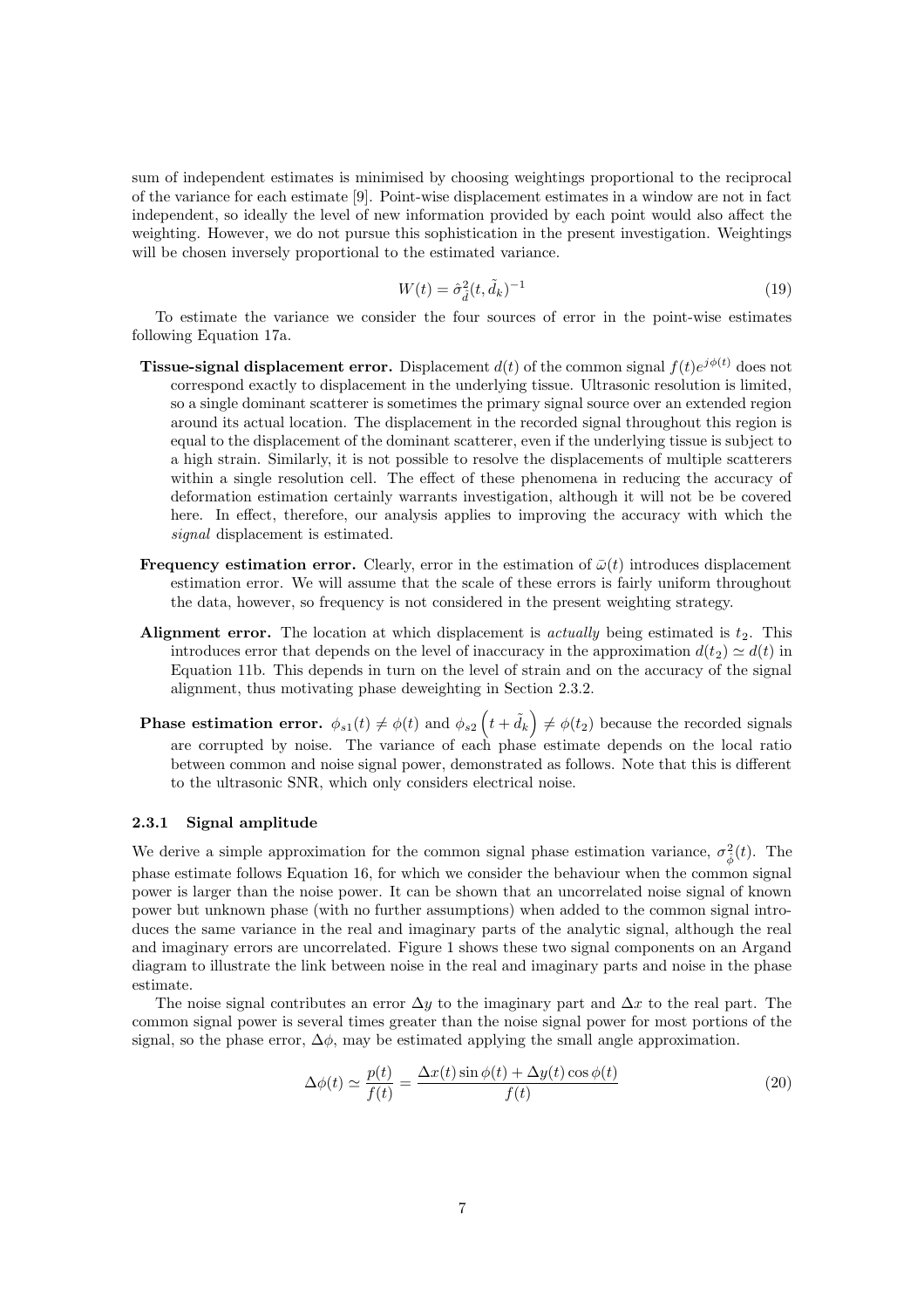

Figure 1: Phase estimation noise: at a moderate ratio of common signal power to noise signal power, the phase estimation error,  $\Delta \phi$ , is inversely proportional to the common signal envelope, f. Noise in the real and imaginary parts,  $\Delta x$  and  $\Delta y$ , only translates to phase estimation noise through the component perpendicular to the common signal,  $p = \Delta x \sin \phi + \Delta y \cos \phi$ .

We need to estimate the variance for weighting selection.

=

$$
\sigma_{\hat{\phi}}^2(t) = \mathbf{E} \left[ \Delta \phi(t)^2 \right]
$$
\n
$$
\left[ \Delta \phi(t)^2 \sin^2 \phi(t) + 2\Delta \phi(t) \Delta \psi(t) \sin \phi(t) \cos \phi(t) + \Delta \psi(t)^2 \cos^2 \phi(t) \right]
$$
\n(21a)

$$
\simeq \mathbf{E}\left[\frac{\Delta x(t)^2 \sin^2 \phi(t) + 2\Delta x(t)\Delta y(t) \sin \phi(t) \cos \phi(t) + \Delta y(t)^2 \cos^2 \phi(t)}{f(t)^2}\right] \tag{21b}
$$

$$
\simeq \frac{\mathbf{E}[\Delta x(t)^2] \sin^2 \phi(t) + \mathbf{E}[\Delta y(t)^2] \cos^2 \phi(t)}{\mathbf{E} [f(t)^2]}
$$
(21c)

$$
\simeq \frac{\sigma_n^2(t)\sin^2\phi(t) + \sigma_n^2(t)\cos^2\phi(t)}{\mathbb{E}\left[f(t)^2\right]} = \frac{\sigma_n^2(t)}{\mathbb{E}\left[f(t)^2\right]}
$$
(21d)

The approximate error is taken from Equation 20, and the product of uncorrelated real and imaginary errors in Equation 21b becomes zero under the statistical expectation operator. The expected squared errors, by contrast, are equal to the noise power, which is not estimated so in Equation 21d the phase estimation variance is shown to be inversely proportional to the common signal power.

Recall from Equation 19 that the variance we require is of the point-wise displacement estimate. Inspection of Equation 17a shows that errors in the pre- and post-deformation phase estimates combine additively in the overall displacement error. Therefore, the overall variance includes the sum of both phase estimation variances, from which the reciprocal is taken in order to evaluate a weighting. Since we make no attempt to estimate the noise power it is replaced by unity in the following expressions.

$$
W(t) = \left(\sigma_{\hat{\phi}}^2(t) + \sigma_{\hat{\phi}}^2(t_2)\right)^{-1} = \left(\frac{1}{f(t)^2} + \frac{1}{f(t_2)^2}\right)^{-1} = \frac{f(t)^2 f(t_2)^2}{f(t)^2 + f(t_2)^2}
$$
(22a)

$$
= \frac{f(t)f(t_2)}{c + c^{-1}}
$$
 (22b)

c in Equation 22b denotes the ratio of the common signal envelopes,  $f(t_2)/f(t)$ , which is likely to be close to unity  $-$  it is unity by definition if the alignment error is zero. Small perturbations in  $c$  are difficult to estimate, so a constant value will be assumed. Of course, the common signal envelope is not readily accessible, so for the purpose of practical weightings it is replaced with the full envelope of the recorded signal.

$$
W(t, \tilde{d}_k) = s_1(t)s_2(t + \tilde{d}_k)
$$
\n<sup>(23)</sup>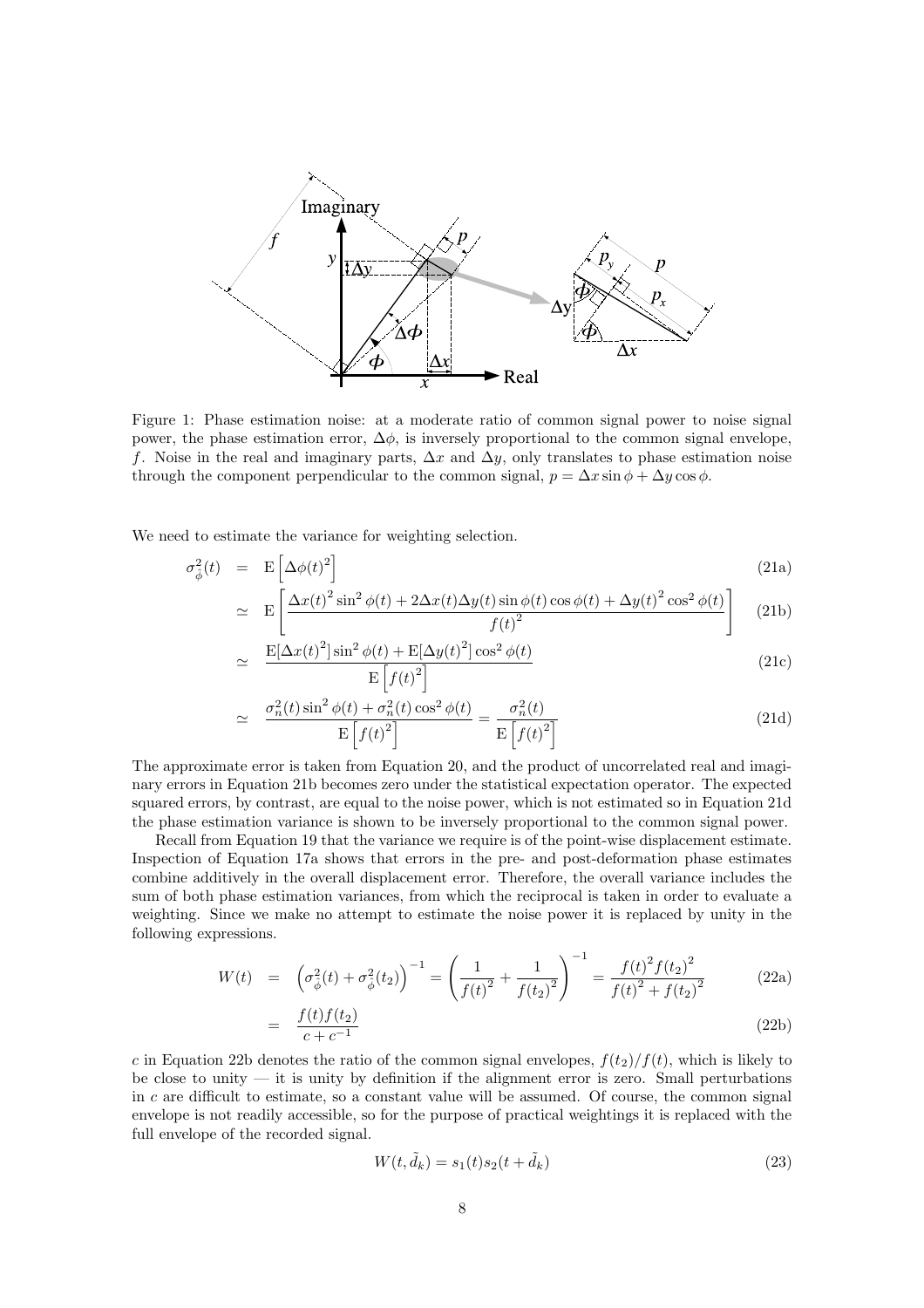

Figure 2: Variation of the phase contribution to weightings,  $W_B(t)$ , against phase separation,  $\phi(t_2) - \phi(t)$ , when using cross-correlation function phase.

This derivation includes several assumptions that might be avoidable, so there is scope for introducing adaptive filtering concepts to improve the estimation of the various signal components. However, it is encouraging to note that the practical weightings in Equation 23 resemble our approximation in Equation 13 for weightings in the cross-correlation function phase, since this is already known to have some practical utility.

#### 2.3.2 Signal phase

Now we consider how phase might influence the variance on point-wise displacement estimates, and how it can be incorporated in WPS weighting strategies. The implications of signal phase variations are less obvious than signal amplitude. Therefore, we begin by considering how phase affects effective weightings with the cross-correlation function phase.

The approximation in Equation 13 indicates only amplitude and frequency contributions to the weightings. However, the small angle approximation leading to Equation 10 may not be accurate in the case of long windows. A better approximation can be made by interpreting the scaling between phase and sine value as a phase-dependent weighting. Thus with no loss of accuracy Equation 9 is rewritten in the form of Equation 24.

$$
\sum_{t=n\Delta t}^{n\Delta t+T} W_A(t) W_B(t) \big(\phi(t_2) - \phi(t)\big) = 0 \tag{24a}
$$

where 
$$
W_A(t) = f(t)f(t_2)
$$
 (24b)

and 
$$
W_B(t) = \frac{\sin(\phi(t_2) - \phi(t))}{\phi(t_2) - \phi(t)}
$$
 (24c)

 $W_A$  is the amplitude-based weighting (as before) while  $W_B$  is a new phase deweighting. Figure 2 illustrates the size of  $W_B$  for phase separations in the range  $[-\pi, +\pi]$ . This is of interest partly because it may yield a better implementation of AMC for cross-correlation function phase, but also because we shall consider whether a similar weighting is useful in WPS.

It is possible to implement WPS in such a way as to precisely reproduce the behaviour of cross-correlation function phase. This requires taking the weighting strategy from Equation 24 and replacing the common signal quantities with the envelope and phase of the recorded signals. However, our aim is not merely to find an alternative implementation of cross-correlation function phase, but to investigate possible improvements for more accurate estimation.

There are two arguments for deweighting large phase separations. Firstly, as the phase separation approaches  $\pm \pi$  there is an increased likelihood of phase wrapping errors, where an extra quantum displacement error of  $\pm \lambda$  can arise if the phase separation appears on the wrong side of the real axis due to noise. It will be appreciated that the WPS framework could be a vehicle for within-window phase unwrapping strategies, which might solve this problem, hence overcoming one of the main limitations of cross-correlation function phase. However, phase-unwrapping is not pursued in this investigation. The output of all phase arithmetic is restricted to the range  $[-\pi, \pi]$ unless otherwise specified.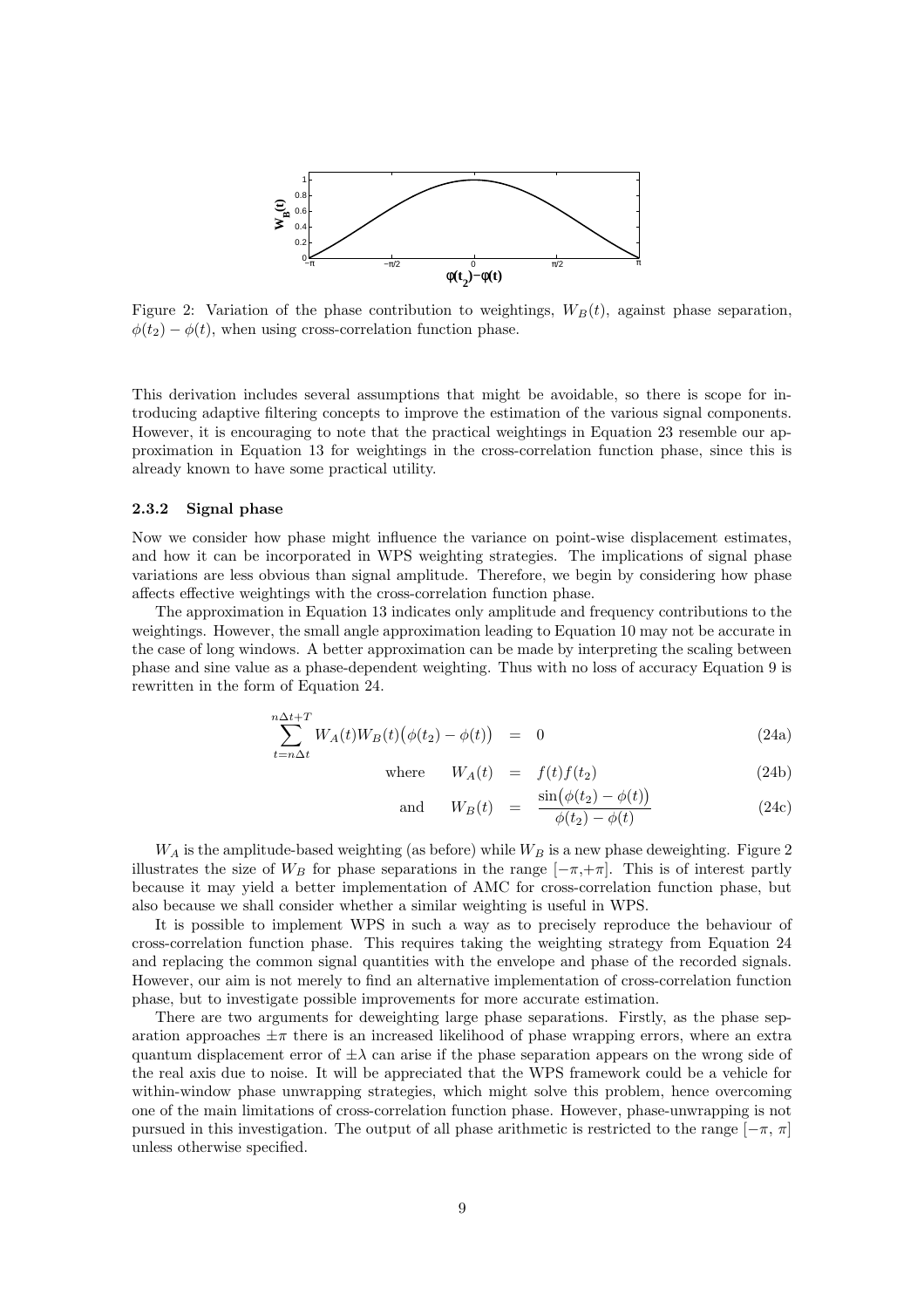The second reason for deweighting large phase separations is more fundamental. We note once more that the point-wise displacement estimates become less accurate at large alignment errors. This limitation arises from the approximation in Equation 11b. Errors are more likely to be significant in the case of large phase separations indicating large alignment errors.

A rigorous probabilistic analysis of these two phenomena may be challenging, so in this investigation we restrict ourselves to heuristics as follows.

$$
W_B(t) = \left| \frac{\pi - |\phi_{s2}(t + \tilde{d}_k) - \phi_{s1}(t)|}{\pi} \right|^n \tag{25}
$$

We test the simple strategy of Equation 25, where  $n$  determines the severity of the deweighting. WPS variants with  $n$  in the range 0 (no phase deweighting) up to 3 (severe phase deweighting) are investigated.

### 3 Experimental methods

Experiments have been performed using simulated RF data frames from uniform strain fields. The strain estimation signal-to-noise ratio,  $SNR_e$  is evaluated as a measure of deformation estimation performance.

$$
SNR_e = \frac{\mu_{\hat{s}}}{\sigma_{\hat{s}}} \tag{26}
$$

 $\mu_{\hat{s}}$  is the mean and  $\sigma_{\hat{s}}$  is the standard deviation within any particular set of strain estimates. SNR<sub>e</sub> results enable comparisons to be made of a range of deformation estimators based both on WPS and on cross-correlation function phase.

One of the effects of AMC is variation in the recorded spacing of the location estimates. The mean spacing (averaged over the image area) is therefore larger than the spacing of the windows, since a larger gap covers more of the image than does a small gap. This is not important in comparing uncorrected strain images with corrected ones where the same displacement estimates (but different location estimates) are employed, since AMC essentially both corrects the location perturbation and highlights any variability in the resolution, which goes unnoticed when AMC is not used. However, if a set of algorithms are compared, all of which are corrected with AMC, then the way that the displacement estimator changes the resolution should be taken into account to perform a fair comparison.

The spacing of windows is fixed in all the experiments, because it is known that where a strain estimate is produced by differencing a pair of displacement estimates, the simplest way to reduce strain estimation noise is by increasing the separation of the estimation locations. This reduces the extent to which any estimation noise is amplified. It is a typical example of the tradeoff between noise and resolution. The performance measure  $SNR_e$  is directly proportional to the spacing. To avoid resolution effects colouring the performance comparison of AMC-corrected deformation estimators, a preferred performance measure,  $\text{SNR}_{e}^{\beta}$ , is introduced for these cases.

$$
SNR_e^{\beta} = \frac{\mu_{\hat{s}}}{\sigma_{\hat{s}}} \times \frac{\text{mean window spacing}}{\text{mean spacing of location estimates}}
$$
 (27)

### 3.1 Algorithms

We test two families of deformation estimators. The first is an example of cross-correlation function phase: the efficient phase zero search (EPZS) [8] has been adapted from the phase zero seeking concept of Pesavento et al. [12]. The second family, WPS, has been introduced in this report. Both families conform to the usual principle of placing a window over a section of pre-deformation RF ultrasound data and moving another window over the corresponding post-deformation data to produce a displacement estimate, which is assumed to apply at the centre of the window (by default) or at the location estimate (if AMC is applied). The spacing between successive windows is  $2.7\lambda$ , and displacement is converted to strain by taking the difference between successive displacements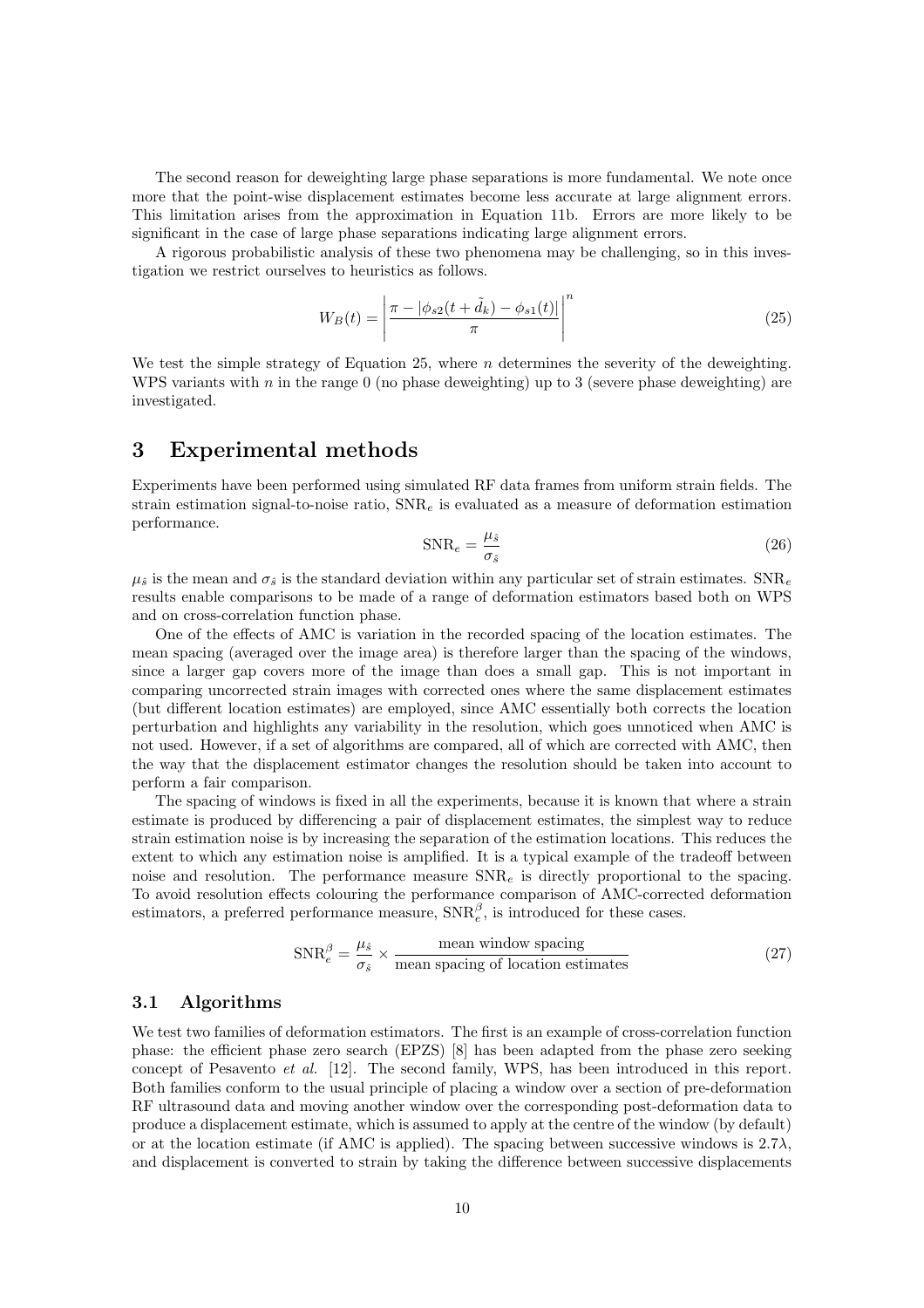divided by the difference between their locations. The range of algorithm variants that are tested is listed in Table 1. The nature of the differences is explained as follows.

WPS and EPZS both perform short-range searches by iterative techniques, and both rely on iteration seeding so that each search begins within  $\lambda/2$  of the correct alignment. Typically, each search is seeded with the displacement estimate from the preceeding window in the same A-line, but this is sometimes susceptible to error propagation. We have developed superior seeding strategies, for which the interested reader should refer to Appendix A.

EPZS is outlined in previous work [8]. In addition to the standard algorithm, we also test a variant in which the signal is selectively amplified so as to have the same envelope at all points. We call this discarded amplitude (referred to in previous work as limit log compression). Note that intermediate levels of amplitude compression could be applied to attain any level of intermediate performance between EPZS and EPZS L. The motivation for discarded amplitude is that, evidently, this is an alternative means of mitigating amplitude modulation effects, which has different properties to AMC. On the other hand, as listed in Table 1a, discarded amplitude is still amenable to the new form of AMC. There are variants in terms of the way that AMC is applied. Tests are variously performed without AMC, with AMC (only considering the envelope,  $cf.$ , Section 2.1) and with the new implementation of AMC (considering both phase and envelope,  $cf.$ , Section 2.3.2). Note that for efficient operation the variant EPZS A2 is implemented preferably through the WPS framework, with the correct choice of weightings so as to reproduce the correct behaviour.

The new WPS algorithms require slightly more explanation. The pre-processing is mostly unchanged from EPZS: matched FIR filters produce 5–10 MHz real and imaginary parts for the analytic signal. In the case of WPS, this is converted to arrays of phase and envelope data. Phase is detected following Equation 16, after which demodulation to the baseband is performed by subtracting  $\omega_0 t$ , where  $\omega_0$  is the nominal probe centre frequency.  $2n\pi$  offsets are discarded, so phase values are stored in the range  $[-\pi, +\pi]$ .

Each iterative search by WPS begins with a rough estimate  $d_0$ . Iterations similar to Equation 17c refine this until the rate of change is small (< 0.001 samples, for example). Phase is recorded at baseband, however, so the actual iteration formula in terms of baseband phase is as follows, where point-wise phase separations are expressed in the range  $[\tilde{d}_k\omega_0 - \pi, \tilde{d}_k\omega_0 + \pi]$  since this leaves small risk of point-wise phase wrapping errors.

$$
\tilde{d}_{k+1} = \frac{\sum_{t=n\Delta t}^{n\Delta t+T} W(t) \left( \phi_{s1}(t) - \phi_{s2}(t + \tilde{d}_k) \right)}{\omega_0 \sum_{t=n\Delta t}^{n\Delta t+T} W(t)} \tag{28}
$$

The WPS variants differ in terms of the weighting strategies and whether or not AMC is applied. Normally amplitude is incorporated through the envelope product, following Equation 23, although discarded amplitude variants (weightings independent of amplitude) are also tested. Phase weightings are incorporated as well, following Equation 25, where the choice of phase deweighting level, n, is indicated in Table 1b.

### 3.2 Simulation

Simulated RF ultrasound data was generated using Field II [5]. The simulations have  $2 \times 10^5$ scatterers positioned at random according to a uniform distribution throughout a  $50 \times 50 \times 6$ mm volume, with random scattering strengths distributed uniformly over the range  $[0, \gamma_{\text{max}}]$ . The probe parameters model the 5-10 MHz probe of the Dynamic Imaging<sup>3</sup> Diasus ultrasound machine, for which the point spread function has been measured experimentally — the pulse has a centre frequency of 6.0 MHz and bandwidth 2.1 MHz — and the sampling frequency is 66.7 MHz.

For each frame, 128 A-lines were simulated, spanning 40 mm in the lateral direction, recorded to a depth of 40mm. Simulations were performed at a range of compressions  $(0\%, 0.01\%, 0.1\%)$  $0.5\%$  1.0%,  $2.0\%$ ,  $4.0\%$ ) by rescaling the axial spacing of the scatterers, so that algorithms can be tested at a range of net compressions  $(0.01\%, 0.1\%, 0.5\%, 1.0\%, 1.5\%, 2.0\%, 3.0\%, 4.0\%)$ . This is

 $3$ http://www.dynamicimaging.co.uk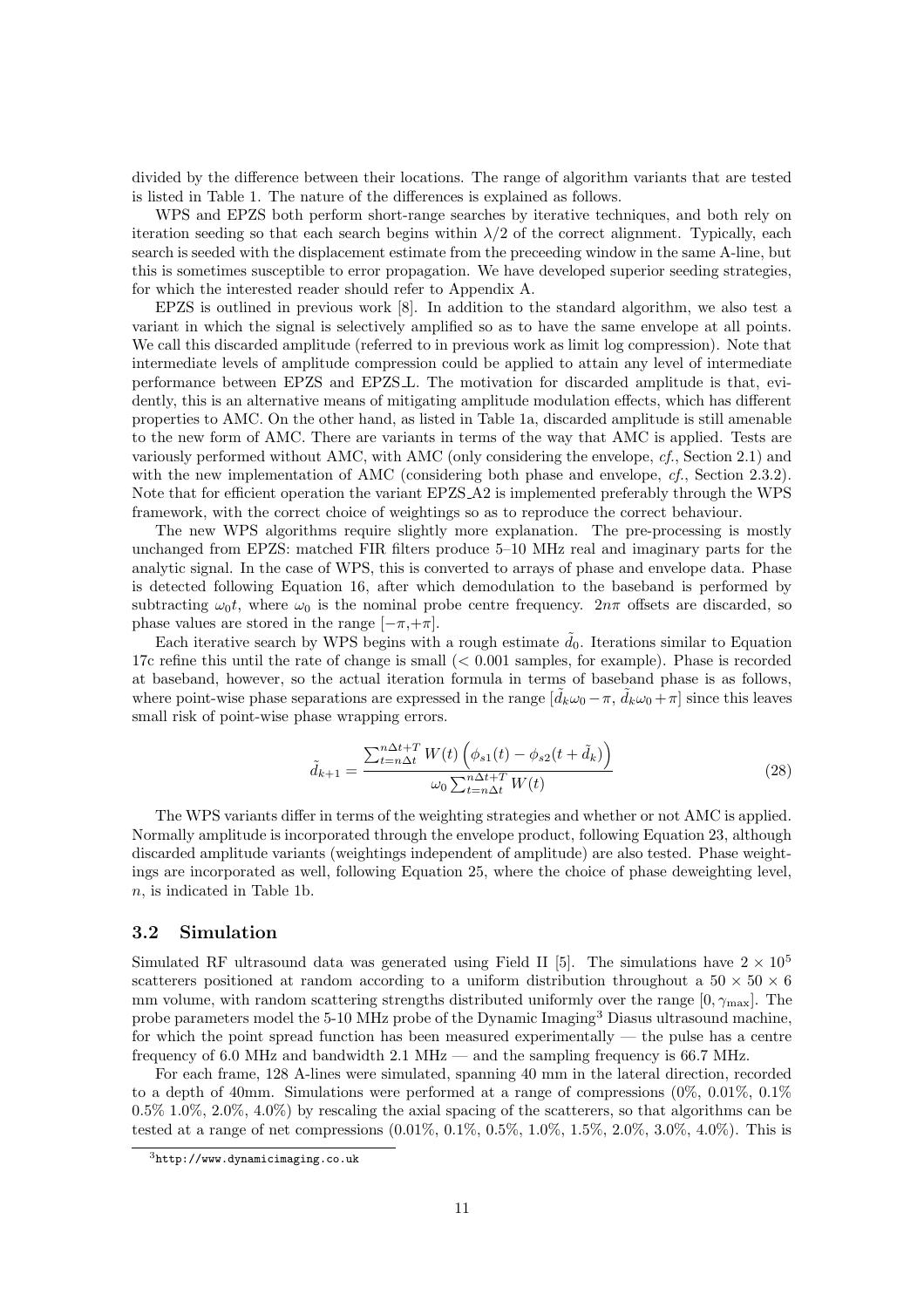| (a) |                  |                  |             | AMC               |                |                         |         |  |  |
|-----|------------------|------------------|-------------|-------------------|----------------|-------------------------|---------|--|--|
|     |                  | Amplitude        |             | Off               | On (envelope)  | On (envelope $&$ phase) |         |  |  |
|     |                  | Normal           | <b>EPZS</b> |                   | EPZS_A1        | EPZS_A2                 |         |  |  |
|     |                  | <b>Discarded</b> | EPZS_L      |                   |                | EPZS_LA                 |         |  |  |
|     | (b)<br>Amplitude |                  |             |                   | AMC            |                         |         |  |  |
|     |                  |                  |             | Phase deweighting | Off            | On                      |         |  |  |
|     |                  |                  |             |                   |                | $WPS_0$                 | WPS_A0  |  |  |
|     |                  | Normal           |             |                   |                |                         | WPS_A1  |  |  |
|     | <b>Discarded</b> |                  |             |                   | $\mathcal{P}$  |                         | WPS_A2  |  |  |
|     |                  |                  |             |                   | 3              |                         | WPS_A3  |  |  |
|     |                  |                  |             |                   |                | WPS_L0                  |         |  |  |
|     |                  |                  |             |                   |                |                         | WPS_LA1 |  |  |
|     |                  |                  |             |                   | $\mathfrak{D}$ |                         |         |  |  |
|     |                  |                  |             |                   | 3              |                         |         |  |  |

Table 1: Algorithm variants in (a) EPZS and (b) WPS.



Figure 3: B-scan of simulated RF data.

important, because the performance of the deformation estimators is strain dependent. Five data sets were generated for different scatterer fields. This contributes to the reliability of the results, which record the mean across the five data sets.

The Field II output was converted to the RF ultrasound format of the Stradwin<sup>4</sup> freehand 3D ultrasound system. RF samples are recorded with 16-bit signed integer precision. The signals were normalised before conversion, such that in all cases the mean power is fixed at  $V_{\rm rms} = 2^{10}$ . The data were combined with additive white Gaussian noise, reducing the SNR to 20 dB. Figure 3 shows an example B-scan from the simulated data.

# 4 Results

Results are presented in graphical form, with plots of performance  $(SNR_e \text{ or } SNR_e^{\beta})$  against either window length or strain. Recall that the same window parameters are used across all algorithms to yield comparable data. The use of differencing for strain estimation and the absence of error removal such as median filtering mean that for basic algorithms the performance may appear poor — it should be considered that any performance could be boosted at the expense of resolution by standard filtering techniques.

Figure 4 compares the basic algorithms, EPZS and WPS 0. Performance where AMC is not applied and amplitude is not discarded is perhaps unimportant. Subsequent Figures 5–7 demonstrate the need to account for amplitude modulation. Figure 8 illustrates the benefit of phase

<sup>4</sup>http://mi.eng.cam.ac.uk/~rwp/stradwin/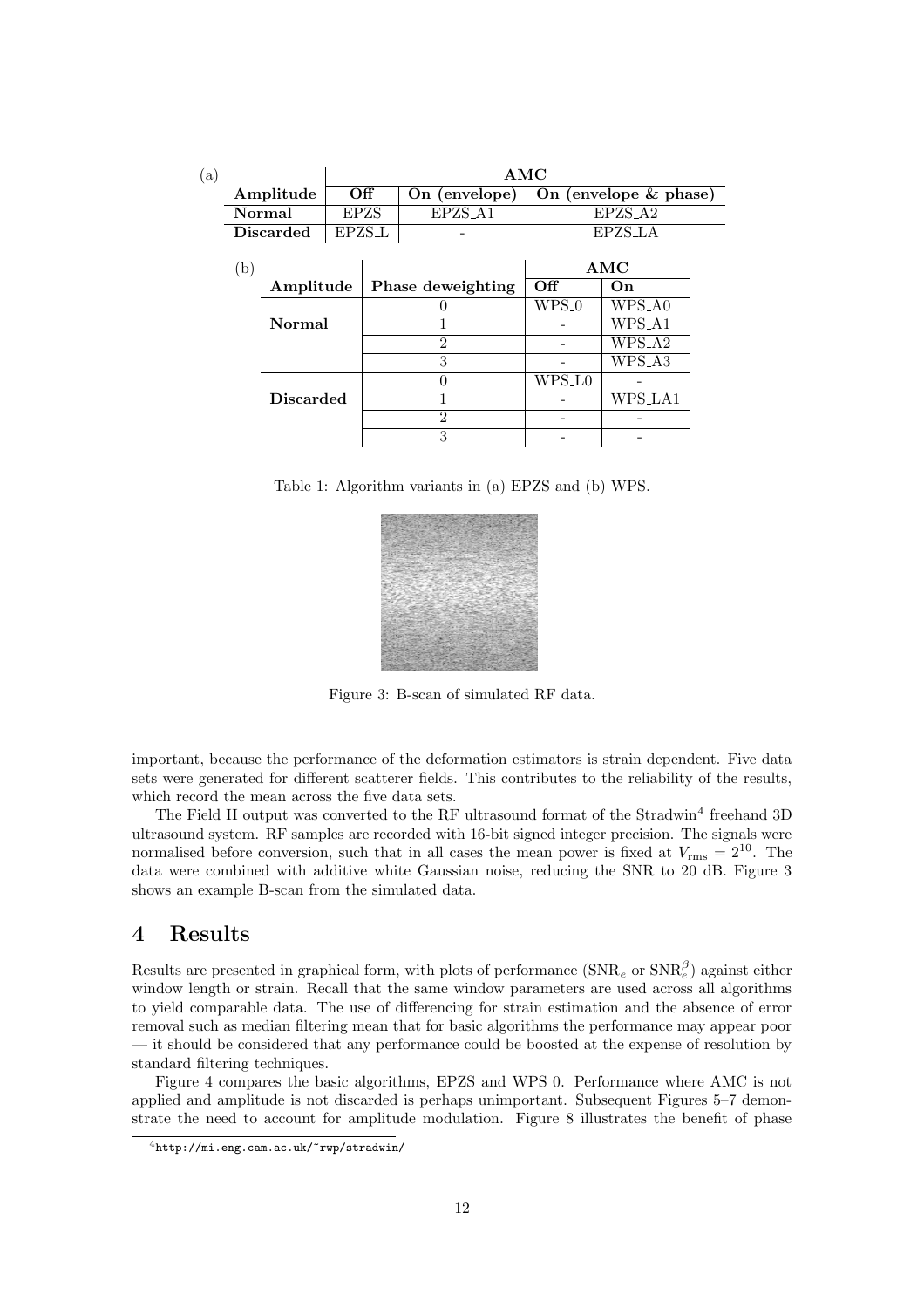deweighting. Results for the heuristic phase deweighting strategies are shown in Figure 9, which is the first instance where  $\text{SNR}_{e}^{\beta}$  is the performance measure — it is found that a substantial effect of phase deweighting is to increase the spacing of the estimation locations, which makes comparisons based on  $SNR_e$  unfair.

Leading algorithms from the results so far are compared in Figure 10. The main distinction is between the performance of discarded amplitude algorithms as opposed to the retained amplitude algorithms with AMC. The leading algorithms, including the best of the discarded amplitude algorithms, are compared by means of  $\text{SNR}_{e}^{\beta}$ -strain characteristics in Figure 11. With short windows these result in typical "strain filters", but a different pattern emerges when the optimal window length is chosen at each strain for each algorithm

Confusion could arise in the interpretation of some of these results, especially in the cases of long windows and high strains.  $SNR_e$  results do not indicate whether performance degradation is caused by small numbers of outliers or gradual degradation across the image. This is clarified in Figure 12 where a median filter has been applied to the strain estimates.

Finally, Figure 13 demonstrates in vivo strain imaging where WPS A1 has been applied to freehand scanning using the Dynamic Imaging Diasus ultrasound machine with a 5–10 MHz probe. The raw RF ultrasound signal is sampled at 66.7 MHz by a PC running Stradwin, as described in [8]. This enables validation of the simulation work, checking that the correct behaviour is observed under real scan conditions.



Figure 4: Comparison of the basic algorithms, EPZS and WPS 0 at a range of strains and window lengths. Performance is (almost) identical at 0.1% strain, while WPS 0 performs slightly better at 1% and 4%, indicating that it is slightly less affected by amplitude modulation.



Figure 5: Comparison of the AMC variants applied to EPZS at a range of strains and window lengths. Both implementations of AMC yield far higher performance than the basic algorithm, and the new correction in EPZS A2 (accounting for phase deweighting) outperforms the old correction at high strains with long windows.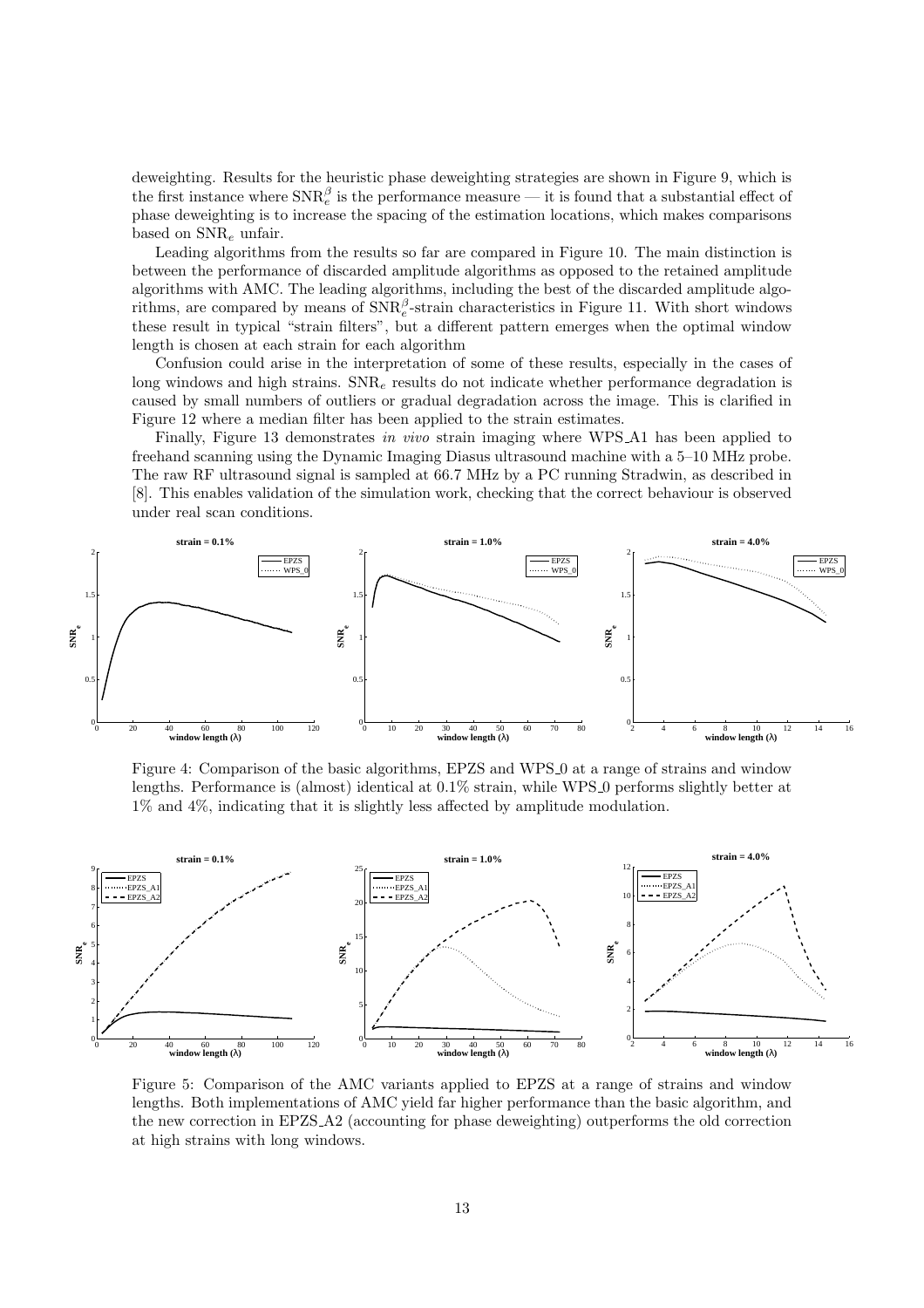

Figure 6: EPZS A2 is compared with the discarded amplitude variants at a range of strains and window lengths. The discarded amplitude algorithms perform less well, but the new AMC correction applied in EPZS LA improves performance. Note that the discarded amplitude algorithms show a lesser reduction in performance when the window is longer than optimal.



Figure 7: Comparison of the WPS variants in the absence of phase weighting at a range of strains and window lengths. Again, this demonstrates the importance of handling amplitude modulation. Discarded amplitude performs less well than AMC, but it is once again less badly affected by excessive window length.



Figure 8: Comparison of the best EPZS variant with two WPS variants at a range of strains and window lengths. WPS A0 is found to be less successful than the other algorithms because it has no phase deweighting, which is especially marked at high strains where the performance of WPS A0 is hit far earlier by phase wrapping. WPS A1 with moderate phase deweighting marginally outperforms EPZS A2.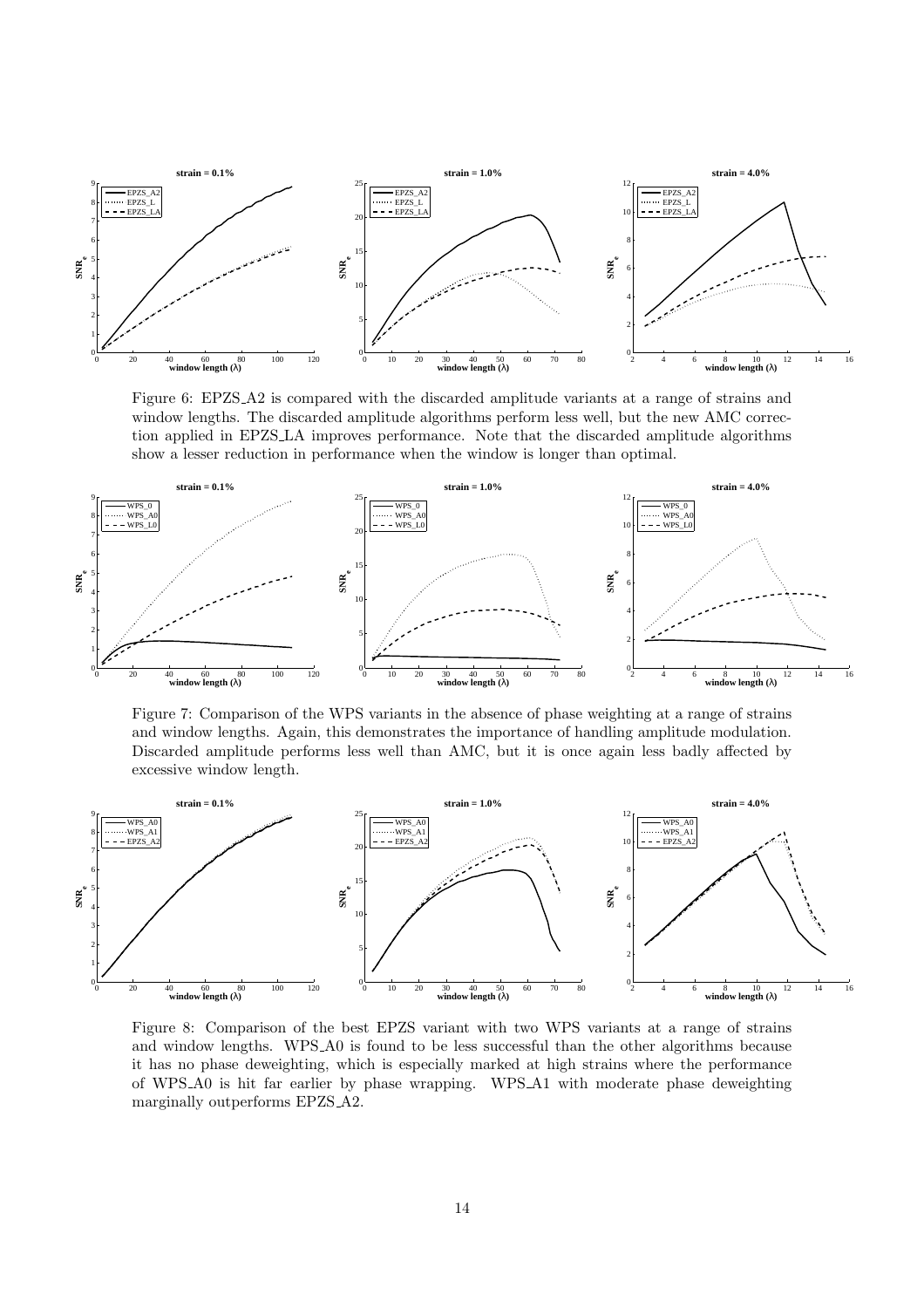

Figure 9: Comparison of WPS with different levels of phase deweighting  $(n)$  at a strain of 0.5%. (a)  $\text{SNR}_e$ . (b) Mean spacing of location estimates. (c) Performance adjusted for resolution,  $\text{SNR}_e^{\beta}$ .



Figure 10: Comparison of leading phase based algorithms at a range of strains and window lengths recording  $\text{SNR}_{e}^{\beta}$ . At 0.1% strain the performances of WPS\_A0, WPS\_A1 and EPZS\_A2 are (almost) identical, with lower performance from the three amplitude compression algorithms. At 1.0% strain the best performance comes from WPS A1 followed by EPZS A2, although discarded amplitude algorithms WPS LA1 and EPZS LA perform well with long windows. Performance at 4.0% at most window lengths is best for WPS A0, though only by a small margin. For longer windows WPS A1 and EPZS A2 are more robust, though still less robust than the discarded amplitude variants.

### 5 Discussion

#### 5.1 Interpretation of results

In general, the results indicate that it should be possible to develop high performance strain estimation systems based on either WPS or EPZS. Following the tests on a range of variants, it is clear that subtle modifications bring marked changes in performance, both in quantitative terms (better/worse) and also in qualitative terms (better suited to particular scan conditions).

Before considering the results in detail, it is instructive to consider the meaning of the performance measures, their value for evaluating deformation estimation algorithms, and also their limitations.  $SNR_e$  is a good measure because it usually aligns closely with the level of noise that is perceived subjectively on inspecting a "uniform" image. The main limitation of  $\text{SNR}_e$  is that it does not adjust for performance changes that are introduced by resolution changes rather than changed algorithm performance. One determinant of resolution is the spacing of estimation locations. Since this is modulated by the weighting strategy, for algorithms that use AMC, more meaningful comparisons can be made by considering  $SNR_e^{\beta}$ . However, a remaining limitation is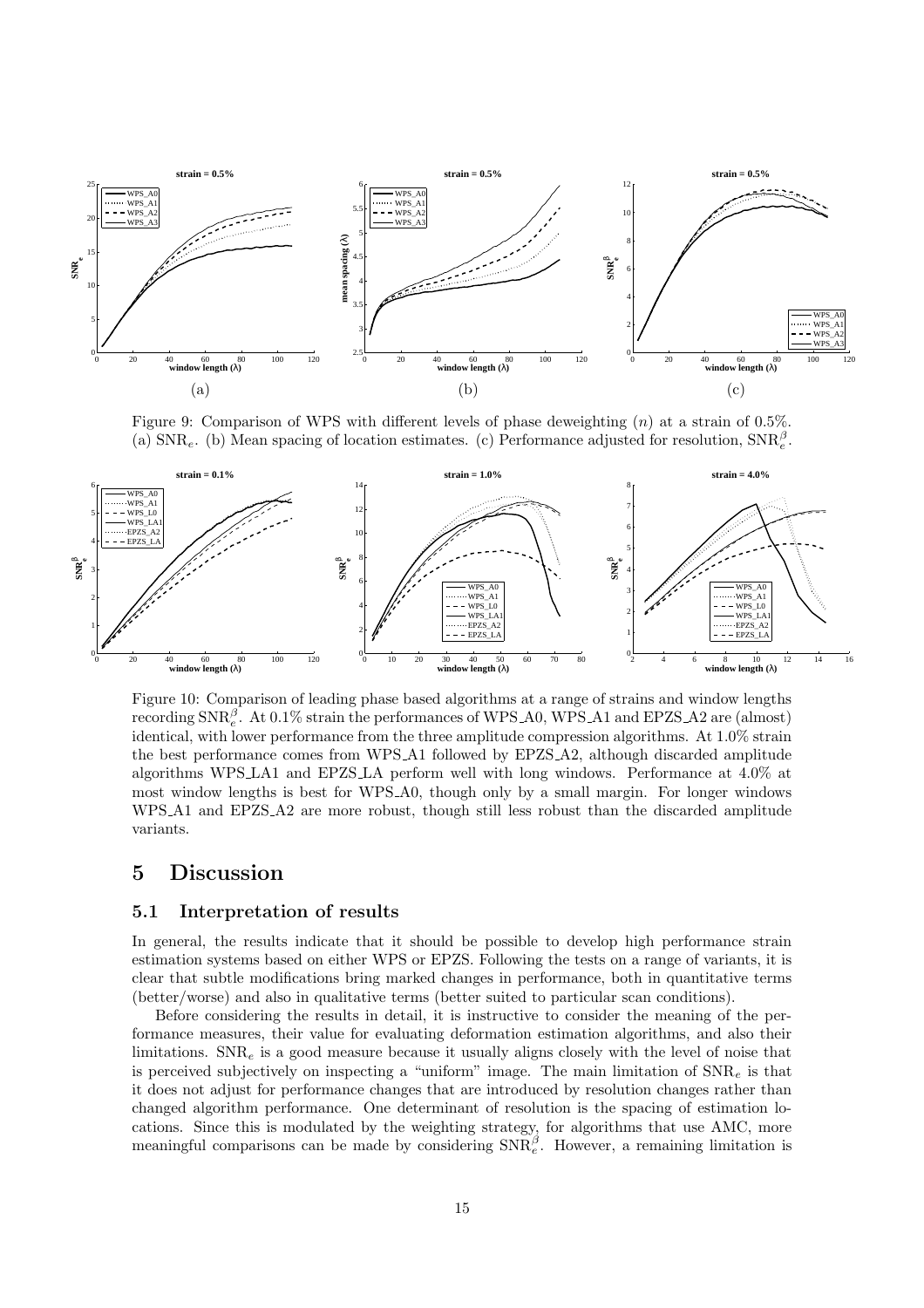

Figure 11: Comparison  $\text{SNR}_{e}^{\beta}$ -strain characteristics of leading algorithms at various window lengths. The left and middle graphs show the shortest and longest window lengths at which results were recorded over all strains in the range 0.01–4%, while the right-hand graph shows the results for each algorithm where the optimal window length was employed at each strain. (Note that the discarded amplitude algorithm could not be tested at its optimum at low strains, because the range of window lengths permitted in the test software had an upper limit of  $108.1\lambda$ . Interpretation is complicated since resolution clearly depends partly on window length.)



Figure 12: Effect of outliers. When phase wrapping errors begin to occur, initially there are only a few large "peak-hopping" errors. Wherever peak-hopping occurs it registers as an extremely large strain error, sufficiently large to skew the  $SNR_e$  value of the entire strain image far beyond the effect it has on subjective image quality. For example, images are shown for EPZS A2 operating on 4% strain with various window lengths (cf., Figure 5c). (a)  $11.8\lambda \Rightarrow SNR_e = 10.6$ , (b)  $12.7\lambda \Rightarrow$  $SNR_e = 4.7$ , (c)  $14.5\lambda \Rightarrow SNR_e = 3.0$ . (d)  $14.5\lambda$  with outliers removed by a 3.5mm lateral median filter  $\Rightarrow$  SNR<sub>e</sub> = 33.4. (e) Leading algorithms at 4.0% strain are compared in conjunction with median filtering (cf., Figure 10c).

the effect of window length on resolution, which is still unaccounted for. It would be best if a new performance measure,  $SNR_e^{\gamma}$ , say, could be introduced to adjust for window length as well. The relationship between window length and resolution in strain images is difficult to determine, however, and insofar as this relationship has been investigated, it seems that resolution is affected less severely by window length than by window spacing [2]. Thus, when inspecting graphs of performance against window length, it should simply be recalled that the resolution is to some extent reduced: windows of length  $30\lambda$  that yield ten times higher  $\text{SNR}_e^{\beta}$  than  $3\lambda$  are probably producing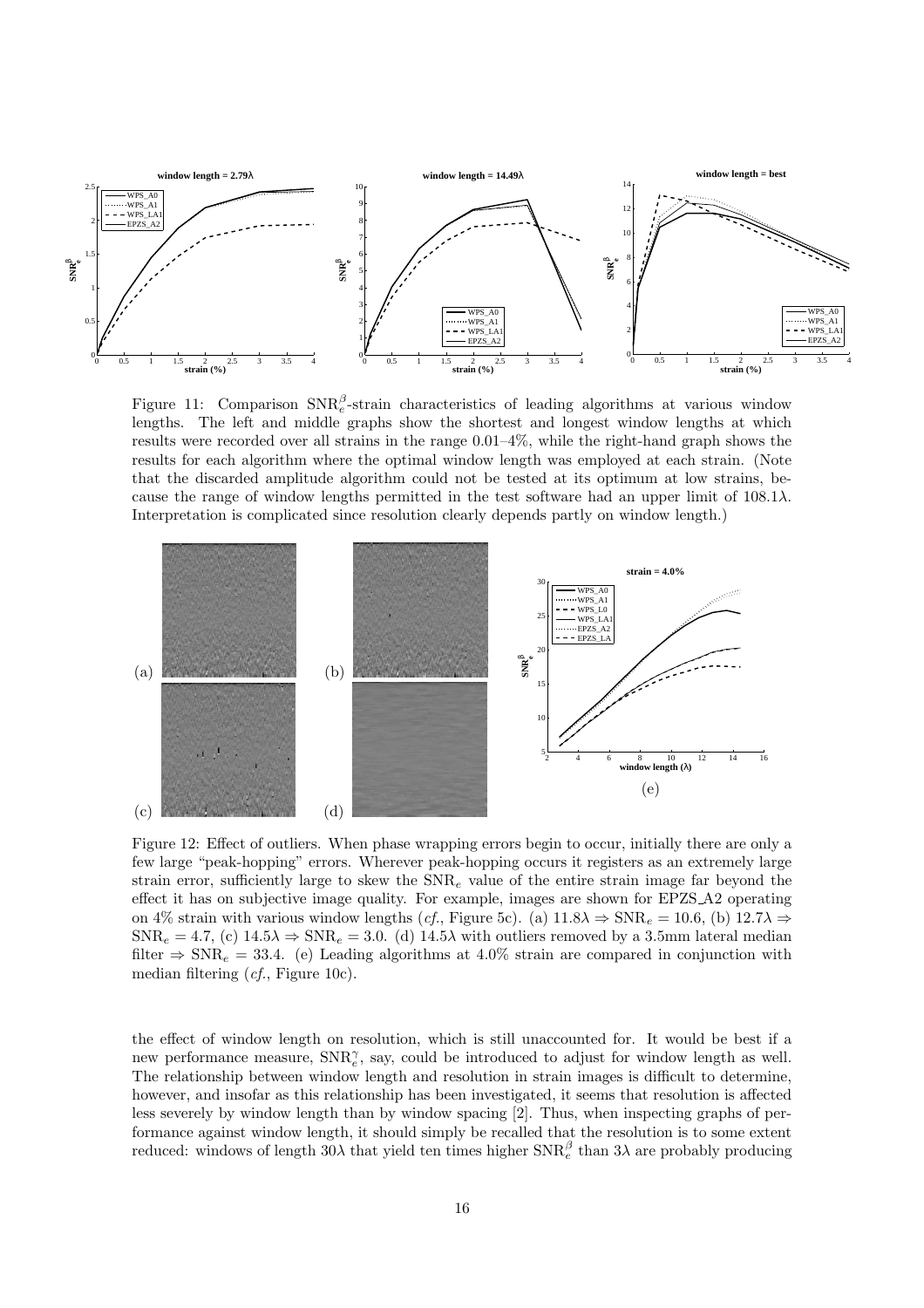

Figure 13: Images from a freehand scan of human biceps in vivo. (a) B-scan. (b) Strain image using WPS A1 (1D windows of length  $13.5\lambda$  at an axial spacing of  $2.7\lambda$ ) with a  $2.0 \text{ mm } (i.e., 15.5\lambda)$ least squares filter. Black represents zero strain and white represents 1.5% relaxation.

somewhat less than a tenfold increase in performance.

Figure 4 shows the basic algorithms where amplitude is retained without AMC. At each strain there is an optimal window length that yields the maximum  $SNR_e$ , which is longest at low strain and shortest at high strain. The height of the peak is also strain dependent, with better performance at the highest strain. This is because the deformation signal is then larger, but the small scale of the increase in the peak  $SNR_e$  also indicates an increased level of noise. The deformation signal at  $4\%$ strain is 40 times greater than at  $0.1\%$  strain, but  $\text{SNR}_e$  increases just 1.5 times. This arises partly because higher strain leads to increased signal decorrelation, and also partly because amplitude modulation (estimation location error) becomes increasingly important. WPS 0 performs slightly better than EPZS at the higher strains, because it has no phase deweighting. Phase deweighting causes exaggeration of the amplitude modulation effect.

Amplitude modulation is corrected with the algorithms in Figure 5, where AMC is applied to EPZS. AMC offers considerably better performance at all window lengths and all strains. The benefit is especially marked at low strains, where decent  $\text{SNR}_e$  is not possible with short windows though much longer windows offer substantial improvement. The results show that the new AMC implementation  $(EPZS_A2)$  is superior to the original implementation  $(EPZS_A1)$ . That said, the difference only becomes apparent when the largest phase separations in a window are on the scale of  $2\pi$ , *i.e.*, when the displacement across the window is on the scale of  $\lambda$ . In these cases, phase deweighting becomes important. Stark differences between EPZS A1 and EPZS A2 are therefore observed for long windows at 1.0% and 4.0% strain. On the other hand, phase deweighting is practically never an issue at low strains such as 0.1%: substantially an entire A-line needs to be covered by a single window before the displacement over the window even reaches  $\lambda/4$ . Arbitrarily long windows cannot be used at most strains, however, since the theory underlying both algorithms breaks down at phase separations in excess of  $\pm \pi$ .

Extreme phase separations eventually occur at the edges of long windows at high strains. AMC is compared with the discarded amplitude variants in Figure 6. Discarded amplitude algorithms perform less well because the preprocessing is equivalent to selectively amplifying signal portions where the ultrasonic SNR is poor. The attractive feature of discarded amplitude approaches, on the other hand, is increased robustness when excessive window lengths are employed.

Discarded amplitude still requires AMC location estimation, owing to the phase deweighting effect at the edges. It is for this reason that EPZS LA outperforms EPZS L. However, it is interesting to note that EPZS L has higher  $SNR_e$  over a small region, which implies that the present implementation of AMC leaves room for future improvement. Nevertheless, with the longest windows the behaviour of EPZS LA is eventually preferable to both EPZS A2 and EPZS L.

The patterns of behaviour in the WPS family with AMC and discarded amplitude are strikingly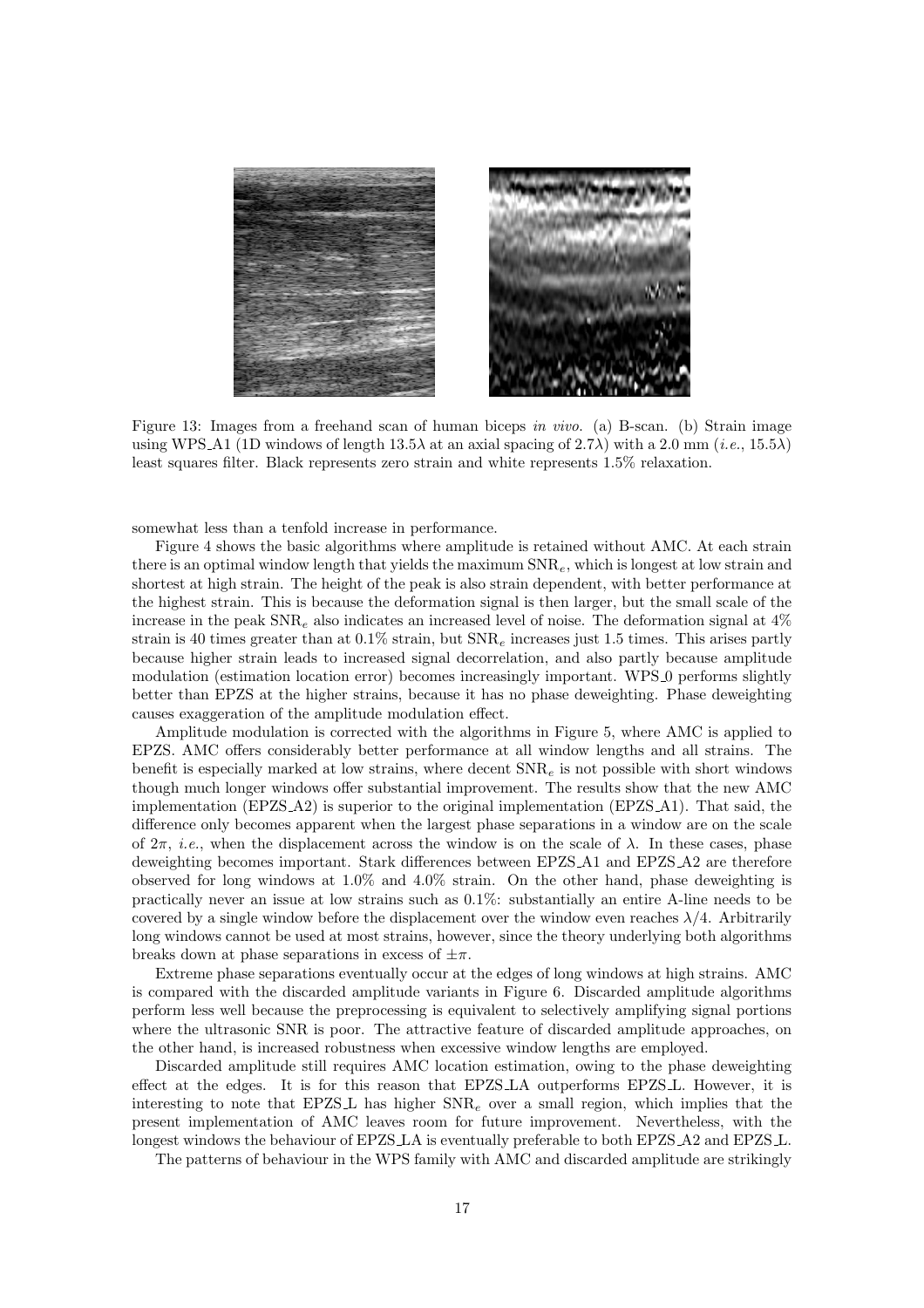similar to EPZS. Figure 7 shows that WPS\_A0 and WPS\_L0 both outperform WPS\_0, as expected. WPS A0 offers higher peak performance than WPS L0, although it deteriorates sooner at excessive window lengths. There is a simple explanation for the relative robustness of discarded amplitude algorithms in both WPS and EPZS paradigms. The estimation location remains relatively close to the window centre when there is no amplitude, so phase wrapping at the window edges sets in later compared to the other algorithms. When amplitude is retained, the displacement estimate sometimes applies with greatest validity near the end of the window, meaning that the maximum alignment error at the far end is up to twice what it would be for an estimate at the centre. Phase wrapping occurs sooner as the greatest phase separations approach  $\pm \pi$ . Furthermore, even when phase wrapping is present with discarded amplitude, if the estimation location is at the centre of the window, then phase wrapping errors at either end of the window cancel out (by symmetry). By contrast, if the estimation location has shifted significantly away from the centre, then phase wrapping errors are highly asymmetric, so the onset of phase wrapping causes abrupt performance degradation.

Figure 8 compares results of the best algorithms tested so far in addition to WPS with phase deweighting, revealing that when long windows are used WPS A0 actually performs less well than EPZS A2. Better performance of the heuristic WPS A1 demonstrates that phase deweighting is useful, and the phase deweighting in EPZS is clearly suboptimal. Since the phase deweighting strategy in WPS is entirely heuristic, Figure 9 compares the full set of deweighting options at 0.5% strain. At first glance, it appears that a performance improvement is produced at every step by incrementing the phase deweighting parameter  $n$  from 0 up to 3. However, Figure 9b reveals that this is caused by changes in the mean spacing of the estimation locations. Therefore, we turn in Figure 9c to the adjusted performance measure,  $SNR_e^{\beta}$ . The adjusted characteristics show a subtler impact from phase deweighting, with best performance at  $n = 1$  or 2. Across a range of strains  $n = 1$  most often yields the highest  $SNR_e^{\beta}$ , so this is adopted for the remaining tests.

Leading variants of WPS and EPZS are compared in Figure 10 recording  $SNR_e^{\beta}$ . There is actually little difference between WPS A0, WPS A1 and EPZS A2, indeed the performances at 0.1% strain are almost identical. WPS A0 does worse at higher strains when phase deweighting is needed. The discarded amplitude algorithms perform less well in general, although the robustness with long windows is demonstrated again. WPS LA1 is the best discarded amplitude algorithm, marginally outperforming EPZS LA.

It is interesting to consider the use of a fixed window length over a range of strains to compare  $\text{SNR}_{e}^{\beta}$ -strain characteristics of the leading algorithms. The form of the characteristics in the left and middle graphs in Figure 11 are typical of "strain filters" that are often illustrated in the literature. However, graphs at fixed window lengths neglect one of the striking features of these results as a whole: at lower strains the highest performance is achieved by using much longer windows. When optimal window lengths are employed at every strain level, the height of the peak in  $\text{SNR}_e^{\beta}$  is shown in the right hand graph. Perversely, this indicates that by a small margin WPS A0 may be the best algorithm if short windows are used, or the *worst* if arbitrary window lengths can be used. With optimal window lengths, the best of the algorithms with retained amplitude is WPS A1. The other feature is that WPS LA1 apparently performs best for low strain estimation with optimal window lengths. A rigorous investigation of the effect of window length on resolution is required so that these interesting findings can be properly understood (and exploited, if appropriate).

A caveat is necessary to explain the sharp peaks in the graphs of  $\text{SNR}_e$  and  $\text{SNR}_e^{\beta}$  against window length for retained amplitude algorithms at 4% strain. It would be easy to assume that the peak has fundamental significance, enabling the maximum window length to be predicted by some theoretical means. In fact, the drop in performance occurs wherever large errors first arise,  $i.e.,$  the first instances of peak-hopping errors where windows are matched approximately one wavelength away from the actual displacement. The reality of this effect is illustrated in Figure 12b, where a single large error has dramatically reduced the value of  $\text{SNR}_{e}$ . However, note that this is an outlier. It is a disadvantage of  $SNR_e$  as a performance measure that outliers can have a large impact. The introduction of a single strain error in the region of 30% has a dramatic impact when the other strain estimates are all in the range  $3.6\% - 4.4\%$ . A large fraction of the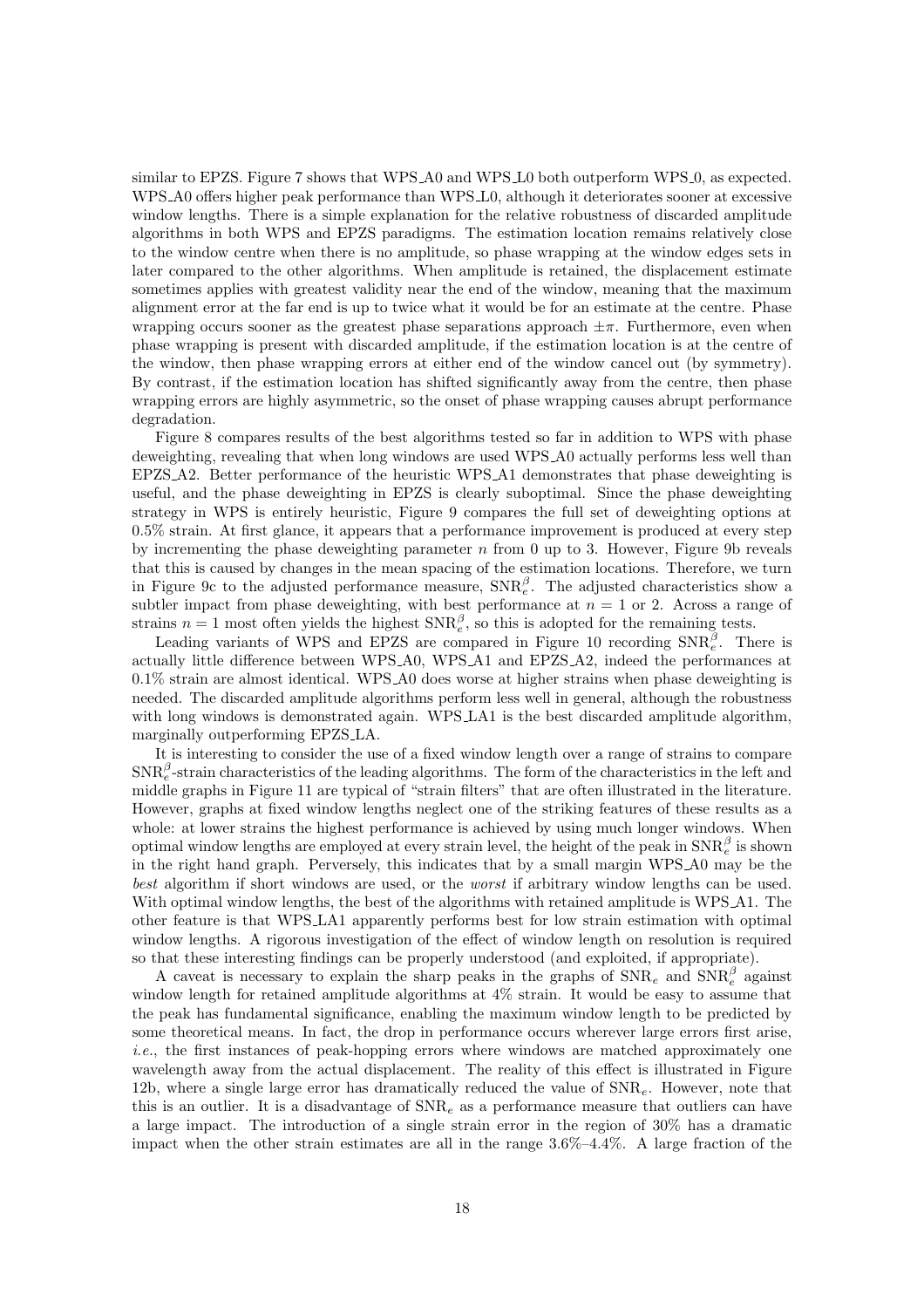noise may be produced by a single estimate. Similarly, in Figure 12c there are basically few large errors, but the value of  $SNR_e$  is now very low. If a median filter is applied, these errors can be removed and the image has a high  $SNR_e$ . The results in Figure 12e further demonstrate this point by repeating the test from Figure 10c, with the addition of a lateral median filter spanning 3.5 mm / 11 A-lines. With outliers excluded, most algorithms are still performing better at 14.5  $\lambda$ , with the best performance from algorithms WPS A1 and EPZS A2.

Simulation results do not necessarily imply that the same behaviour is repeated in the context of real data. However, WPS is already being tested in conjunction with in vivo freehand ultrasound data, and the image quality matches expectations following the simulation results. Figure 13 shows a scan of human biceps, for example, in which the main features in the strain image correspond to different layers of muscle.

### 5.2 Conclusion

The tests show that both the WPS and EPZS families of deformation estimators have strong potential for supplying the first stage processing in ultrasonic elasticity imaging systems. It is relevant to point out, therefore, that these algorithms generally entail simplicity and low computational cost compared to most alternatives in the literature. Both families are suitable for real time processing on current desktop computers. This is already well known for EPZS, while WPS represents a new paradigm. The main cost in any variant of WPS is signal pre-processing, at which stage signal envelope and phase must be detected. Thereafter the iterative searches consist mostly of additions in the case of discarded amplitude, or simple additions and multiplications where the amplitude is retained. EPZS A2 comes at a slightly higher computational cost, since the sine function is required to evaluate the weightings.

WPS A1 combines simplicity, versatility and high performance in a framework that can readily be optimised depending on the particular properties of specific ultrasonic deformation estimation applications. There is no apparent theoretical reason why it should not also be possible to perform estimation in the lateral direction when lateral phase is detected, or indeed in three directions when 3D data is acquired. It may also be possible to adapt WPS for deformation and displacement estimation applications in other fields altogether.

# Appendices

# A Robust iteration seeding

A novel iteration seeding strategy was employed for all algorithms in this investigation. The rate of peak-hopping errors is close to the rate for exhaustive searches, but at a far lower computational cost. The standard approach to iteration seeding was developed by Pesavento et al. [12]. Each A-line is processed individually, and the first window at the top of each A-line is seeded with a trial displacement of zero. This is sensible, since tissue that remains in contact with the probe surface by definition has zero displacement in the probe reference frame. Each following window is seeded with the displacement estimate from the preceeding window, since the differential displacement over the distance between windows is almost invariably well below half a wavelength. This strategy enables high accuracy tracking, provided that errors in the displacement estimates are much smaller than  $\lambda/2$ . However, sometimes large errors do occur owing to small regions of extreme decorrelation. If the following window is then too far from the correct alignment, it produces another error when it converges on the wrong phase zero, thus some errors propagate. Once a large error has appeared in an A-line, it is rare and purely a chance event if subsequent estimates return to the correct phase zero, otherwise the remainder of the A-line consists only of noise.

An example of this type of error propagation is shown in Figure 14b, taking a single strain image from a freehand scan of an olive/gelatin phantom (this mimics a stiff inclusion in soft tissue). The probe has rolled slightly about the elevational axis, so contact is best at the right hand edge of the image, and there is no contact on the left. One of the results is that the strain is higher on the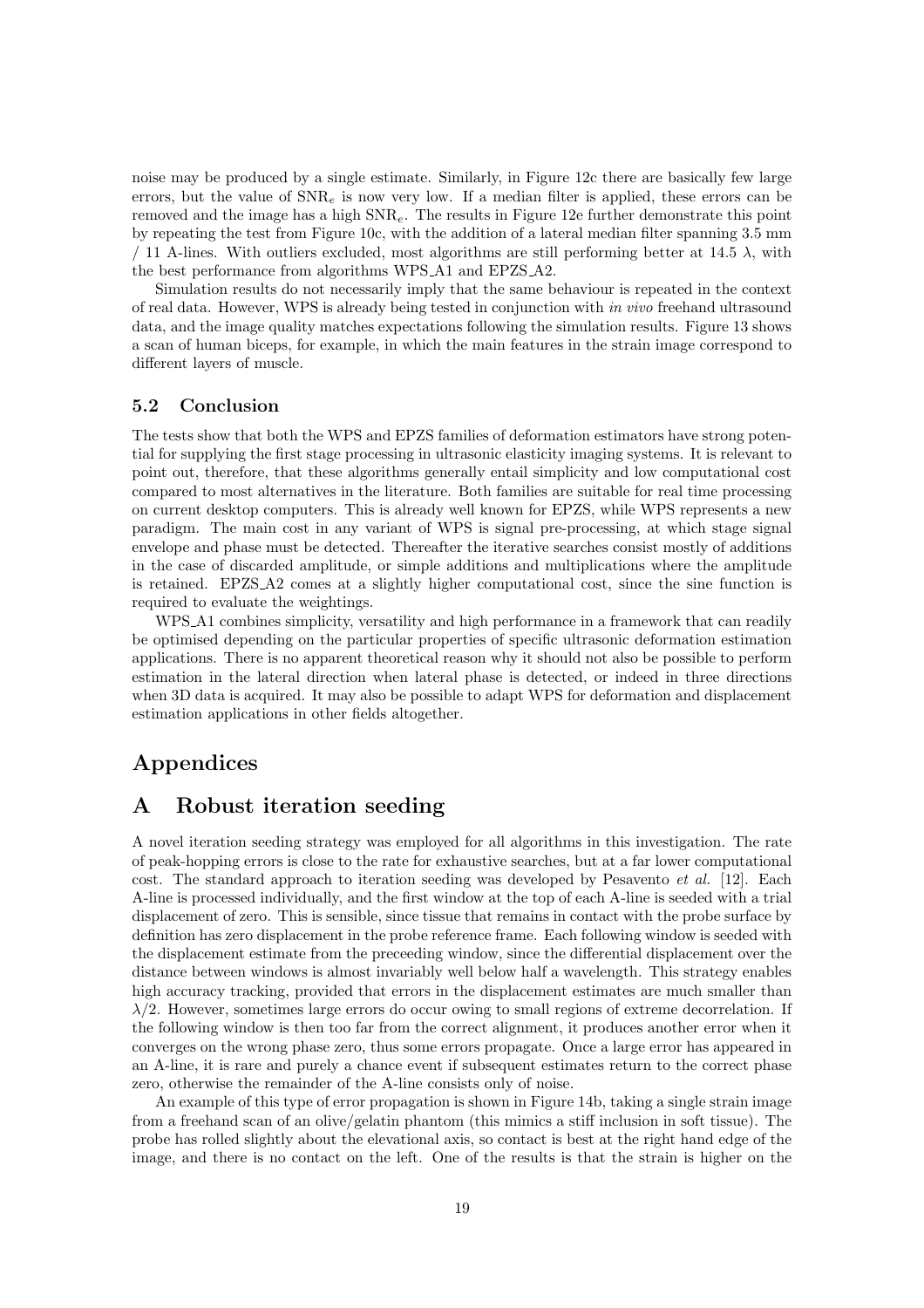right. Despite the limited contact region, there is no problem with the coupling of the ultrasound beam into the phantom, since the phantom is covered in a fine layer of coupling fluid. However, the coupling fluid sometimes introduces severe decorrelation because it can flow out of plane. It is also problematic if the first windows track fluid, and a displacement discontinuity arises with the first window that tracks the solid part of the phantom. This makes alignment errors in excess of  $\lambda/2$  more likely. For example, in Figure 14b large errors have occurred in three A-lines followed by error propagation.

To avoid tracking errors, we have developed new seeding strategies to support advances in phase-based deformation estimation. There are three features to the superior iteration seeding. Note that only the first of the features was required for the algorithms tested in the simulation study.

- Cross-seeding. A-lines are searched in parallel, i.e., a first window displacement is estimated at the top of every A-line before proceeding to the second row. The correlation coefficient (or any alternative accuracy indicator) is evaluated for each pair of matched windows. Each window in the next row working down every A-line is seeded with the displacement estimate from the nearby window in the previous row which had the highest correlation coefficient, searching laterally across l A-lines to either side.  $l = 1$  means that the seed is taken from the current A-line or either immediate neighbour, which immediately eliminates almost all error propagation,  $e.g.,$  where it has been applied in Figure 14c. In rare cases when a large region of the image becomes erroneous, it may be useful to employ a larger value for l. This could happen if part of the image is produced from tissue with poor mechanical contact at the probe surface, or where there are large decorrelating features such as major arteries. In these cases  $l$  governs the rate of "correction propagation" (see Figure 15b). Anything up to and including every A-line in the image may be searched for cross-seeding. However, large values of l can cause errors if there are high shear strains. In practice, we find that  $l = 10$  is a good choice for freehand strain imaging.
- Multi-pass analysis. Owing to the limited rate of correction propagation, part of the image may remain erroneous despite cross-seeding. This can be fixed by repeating the process. Multipass analysis requires that the correlation coefficient (or alternative accuracy estimate) is stored alongside every displacement estimate. A second pass begins with windows at the bottom of the image, seeding each window with the best estimate from the previous row (below). This enables continued correction propagation by cross-seeding, and a displacement estimate from the previous pass is replaced if a higher correlation coefficient is recorded. Since the processing time for phase-based methods is mainly pre-processing rather than the actual search, two-pass analysis does not severely reduce the speed of the algorithm. For  $l = 10$ , it almost never arises that errors remain after a second pass, but the example in Figure 15 used  $l = 1$ . This slow rate of correction propagation left a triangle of errors in the bottom left corner after the second pass. This can be removed by a third pass (top to bottom). In general, for maximal robustness passes should continue down and up the image until none of the displacement estimates change. This is still far less computationally expensive than an exhaustive search. However, with  $l = 10$  it almost never occurs that any error propagation remains after the second pass, so the best practical solution may be always to apply a two-pass strategy.
- Continuity checking. Regions of data with extremely poor ultrasonic SNR or high levels of decorrelation sometimes yield a higher correlation coefficient at the wrong phase zero than near the actual displacement. This means that sometimes (albeit rarely) an analysis pass tracking one wavelength away from the actual displacement becomes interleaved with an analysis pass that produced good estimates. When this happens it causes large errors, because between-window displacements larger than  $\lambda$  may be recorded (*cf.*, Figure 12). To overcome this, each pass of a multi-pass analysis produces displacement estimates that either enter the display buffer (if the correlation coefficient is higher) or enter a reserve buffer (if the correlation coefficient is lower). Before the next pass, continuity checking refines the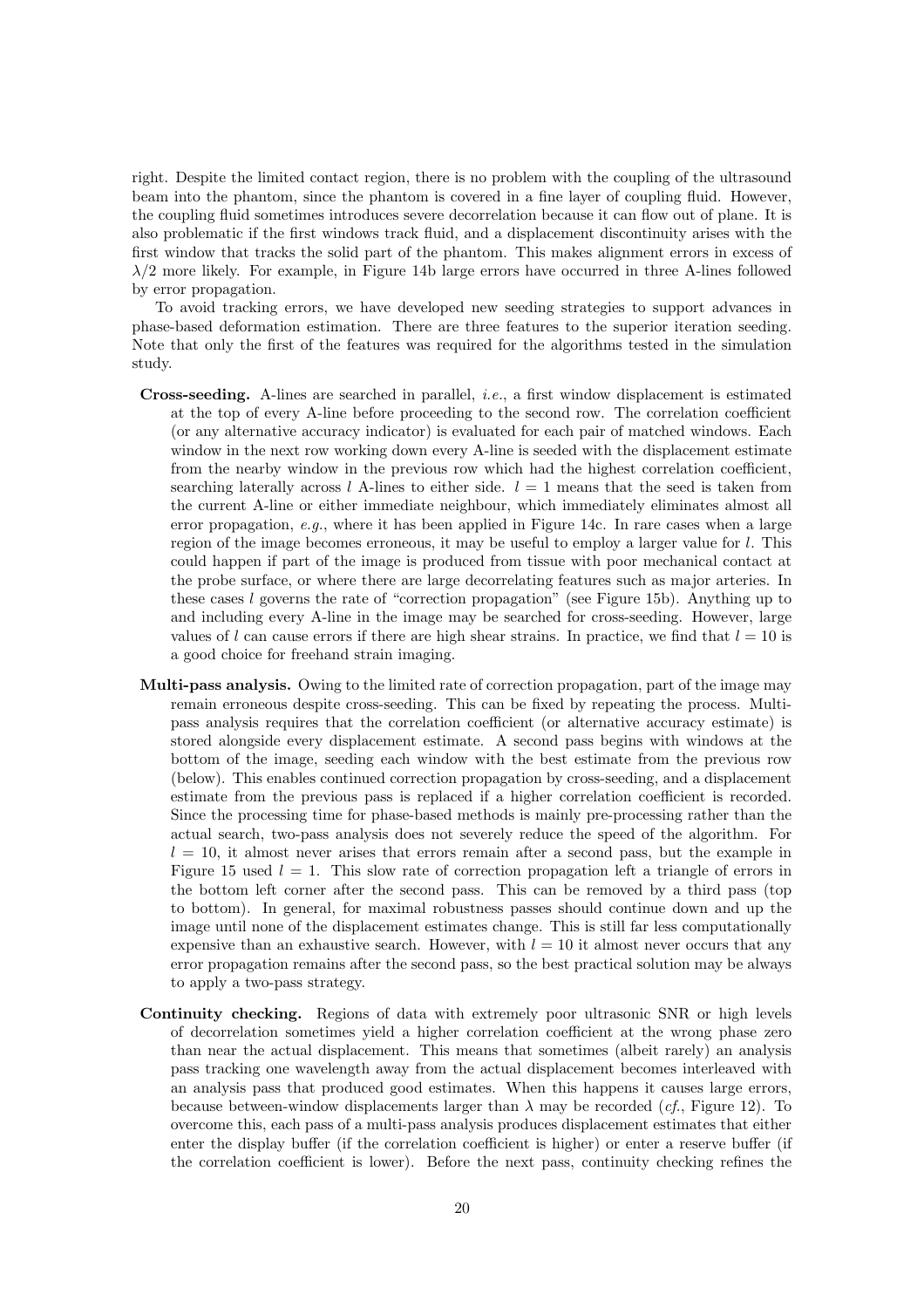

Figure 14: Example of cross-seeding in scan of olive/gelatin phantom. (a) B-scan. The strain images employ a linear strain scale with black for 0% and white for 1% extensive strain. (b) Strain image with error propagation. (c) Strain image where cross-seeding has eliminated error propagation.



Figure 15: Example of multi-pass analysis. (a) B-scan. The strain images employ a linear strain scale with black for 0% and white for 1% compressive strain. (b) Single-pass strain image with cross-seeding (down). (c) Two-pass strain image (down, up). (d) Three-pass strain image (down, up, down).

sorting of estimates between the display and reserve buffers: sequentially, working through the display buffer in any direction, at every point an average is computed of the four adjacent displacement estimates in the display buffer (above, below, left, right), and the reserve buffer entry replaces the display buffer entry in the few cases when it is closer to the average value. A similar effect could be achieved by median filtering, but in that case resolution would be reduced.

The images in Figure 15 come from the same scan of an olive/gelatin phantom as Figure 14. In Figure 15 only the corner of the transducer casing was in contact with the phantom surface, so a large displacement discontinuity is present at every A-line (largest discontinuity on the left of the image). In this case errors have propagated in every A-line, but as soon as one of the estimates finds the the correct phase zero a higher correlation coefficient is registered, and the correction propagates into neighbouring A-lines. The low value  $l = 1$  and the lateness of the correction mean that three passes are required before error propagation has been eliminated.

### References

[1] S. K. Alam and J. Ophir. Reduction of signal decorrelation from mechanical compression of tissues by temporal stretching: applications to elastography. Ultrasound in Medicine and Biology, 23(1):95–105, January 1997.